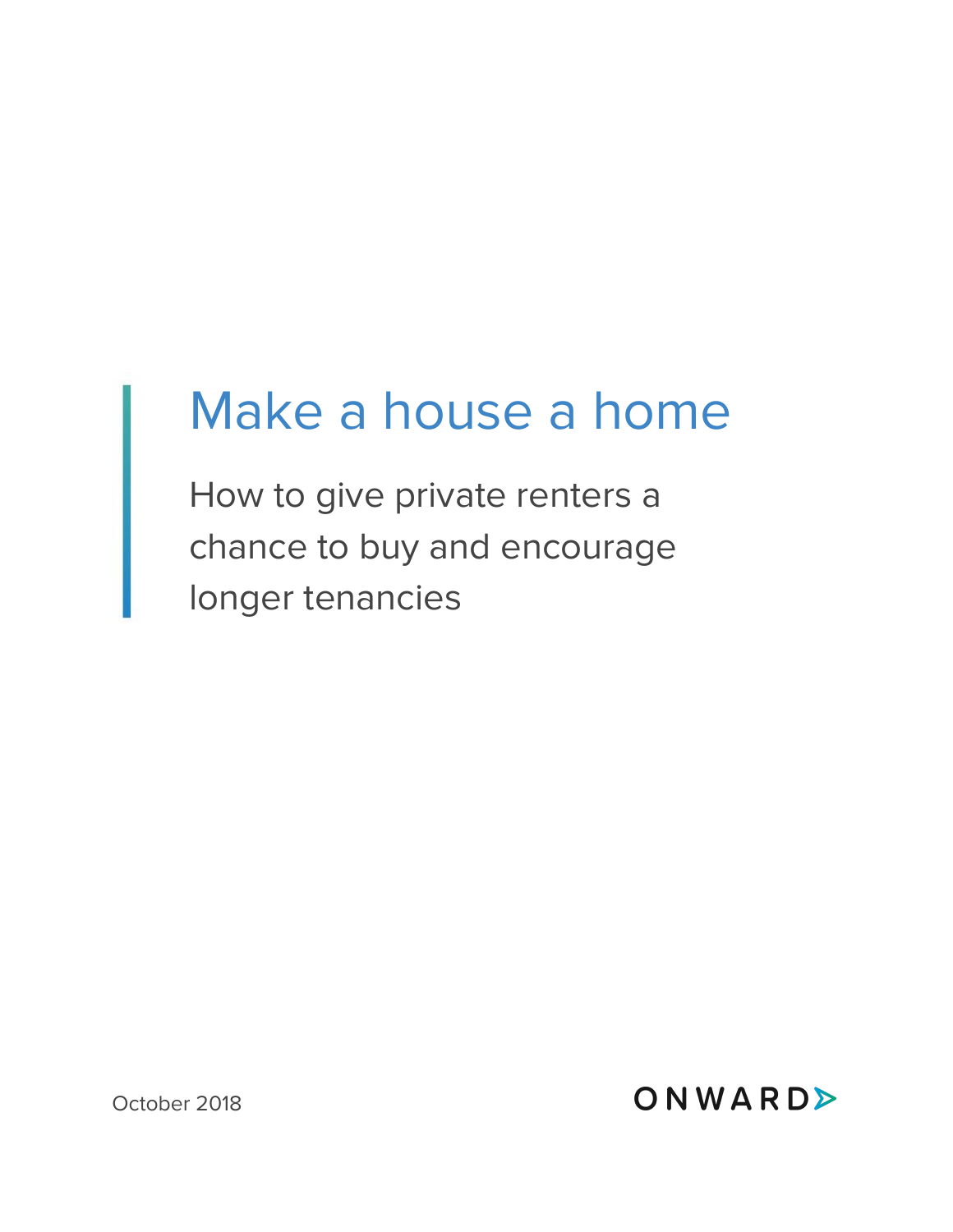### Make a house a home

How to give private renters a chance to buy and encourage longer tenancies

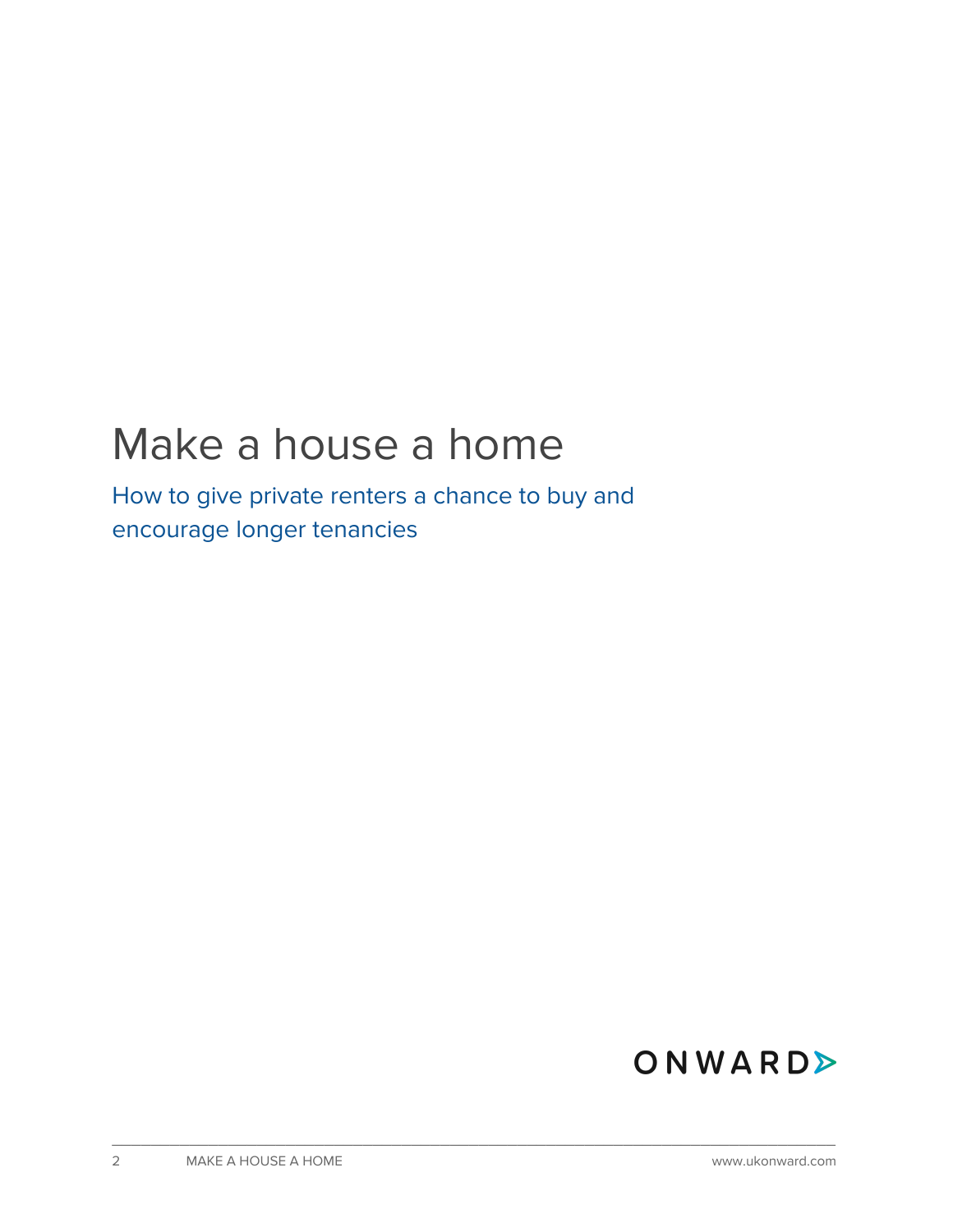### **About Onward**

Onward is a powerful ideas factory for centre-right thinkers and leaders. We exist to make Britain fairer, more prosperous and more united, by generating a new wave of modernising ideas and a fresh kind of politics that reaches out to new groups of people.

We believe in a mainstream conservatism - one that recognises the value of markets and supports the good that government can do, is unapologetic about standing up to vested interests, and assiduous in supporting the hardworking, aspirational and those left behind. Our goal is to address the needs of the whole country: young as well as old; urban as well as rural; and for all parts of the UK – particularly places that feel neglected or ignored in Westminster. We will achieve this by developing practical policies that work.

Our team has worked both at a high level in government and for successful think tanks. We know how to produce big ideas that resonate with policymakers, the media and the public. We will engage ordinary people across the country and work with them to make our ideas a reality.

Onward is an independent, not-for-profit thinktank, registered in England and Wales (Company Registration no. 11326052).

Many thanks to all those who have contributed ideas and data to this paper. This paper reflects the thoughts, views and recommendations of the authors and does not necessarily reflect those of Onward's advisory board or network of supporters.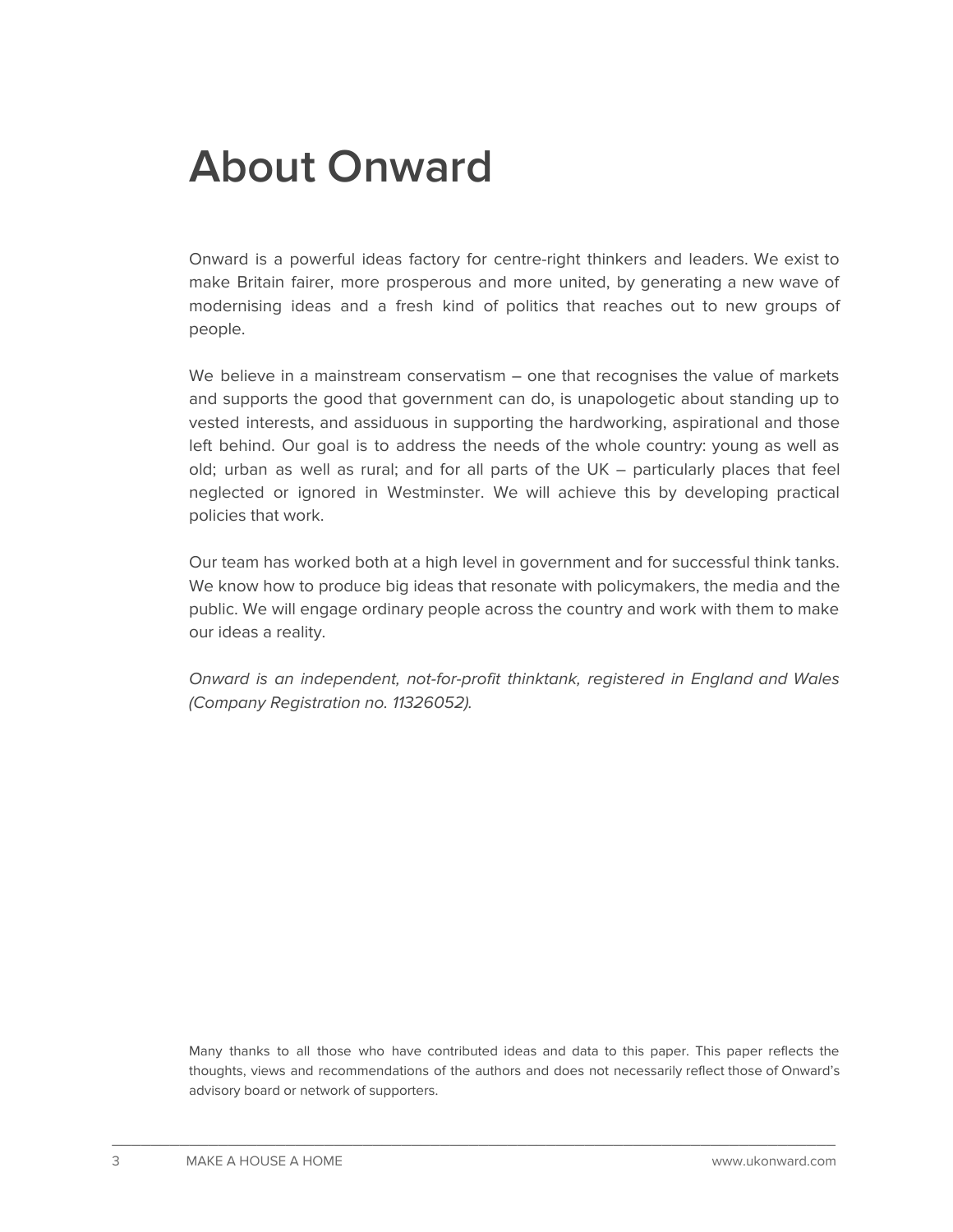### **Contents**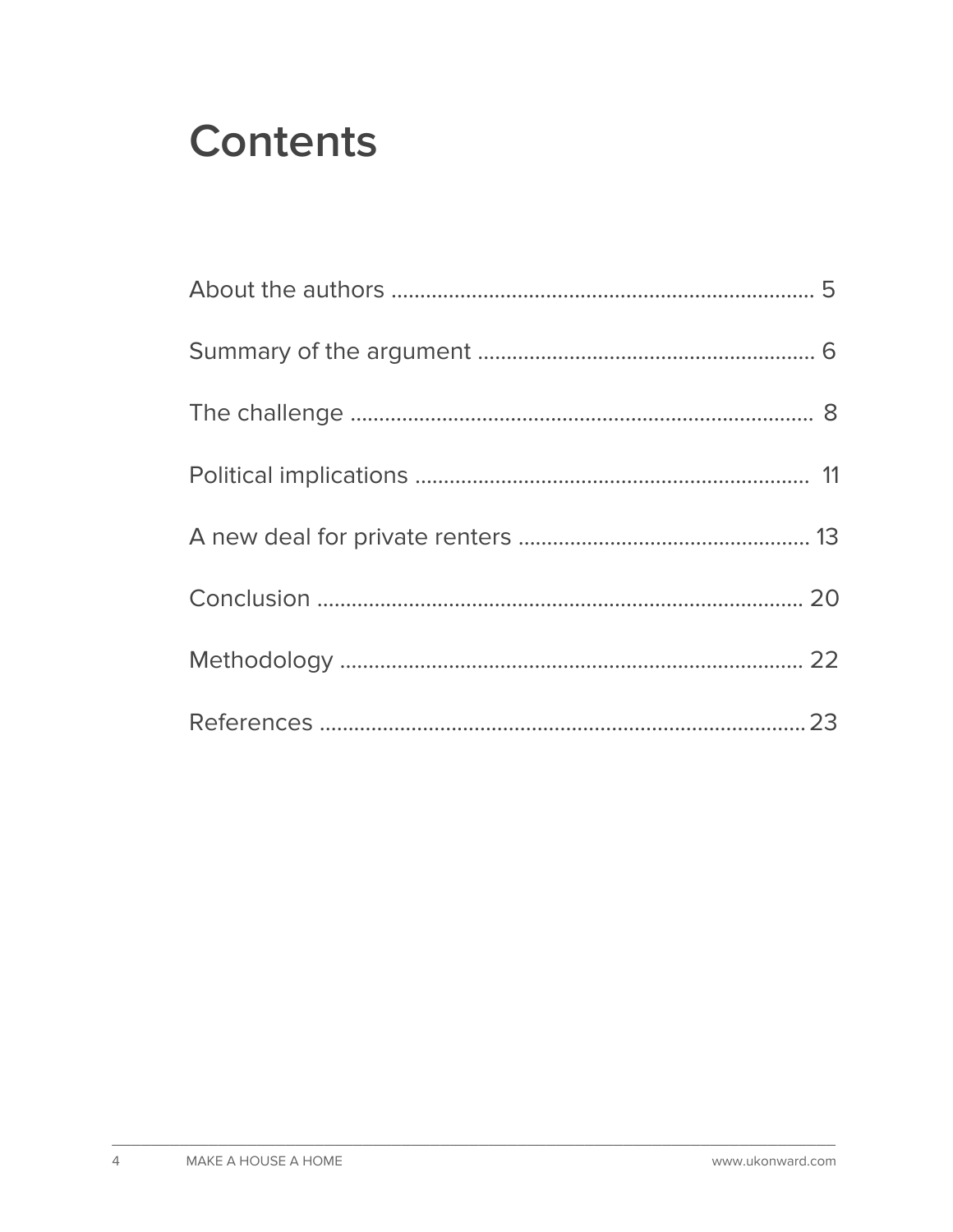### **About the authors**

#### **Will Tanner**

Will Tanner is Director of Onward. He advised the Prime Minister Theresa May between 2013 and 2017, as a Special Adviser in the Home Office and as Deputy Head of Policy in 10 Downing Street. He has also previously worked for the leading communications firm, Portland, and for the independent thinktank, Reform.

#### **Guy Miscampbell**

Guy Miscampbell is a Senior Research Fellow at Onward. He is also a senior consultant at WPI. He has previously worked for the Ontario Public Service, Policy Exchange, the Institute on Municipal Finance and Governance, and in the U.S. House of Representatives. He has a Masters of Public Policy from the University of Toronto, where he was a Cadario scholar.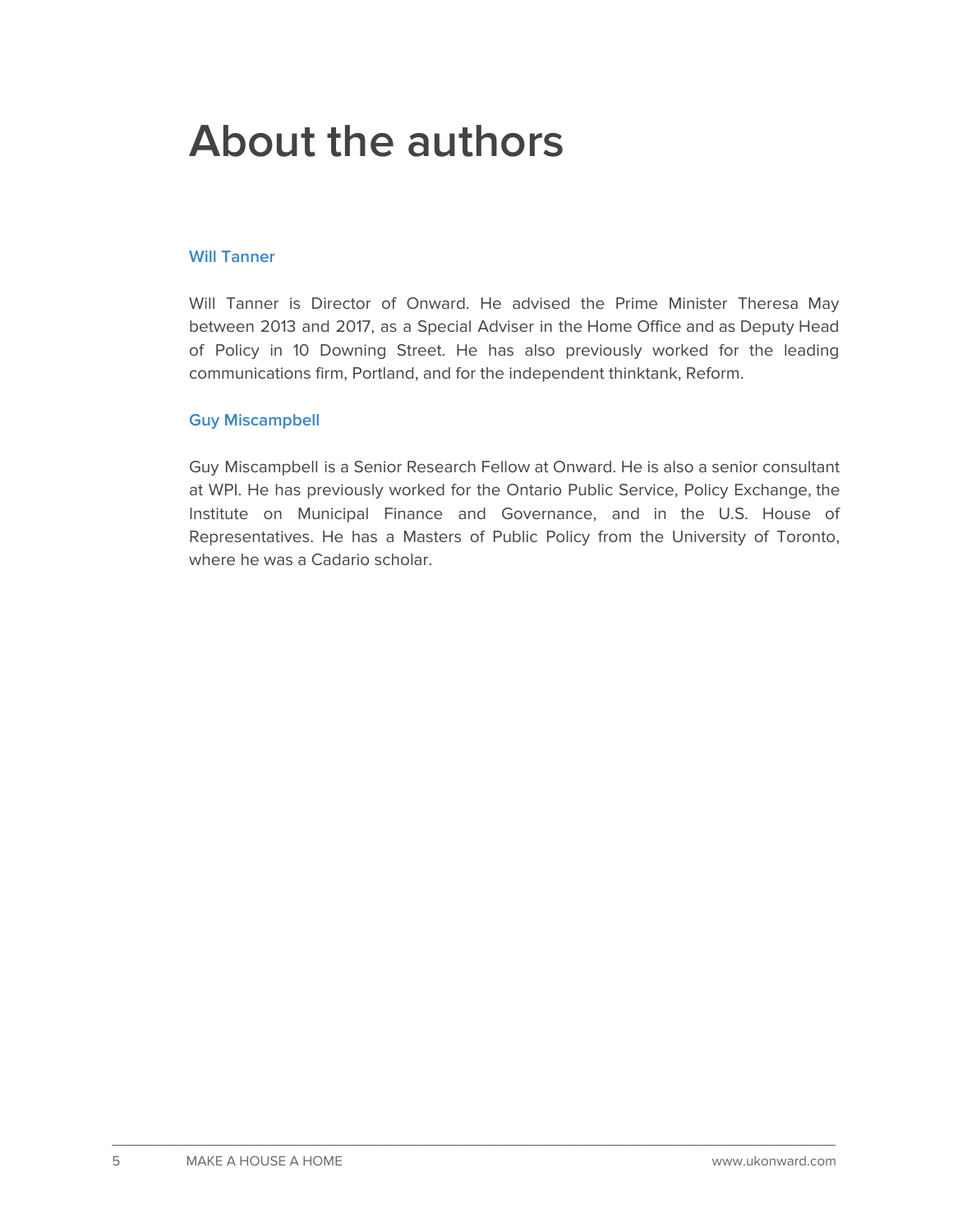### **Summary**

For a property-owning democracy, Britain consistently fails to create new homeowners. In the past two decades homeownership has plummeted as housebuilding has fallen and prices risen out of all proportion to incomes.

This year the Government celebrated the first year-on-year rise in homeownership in England in 15 years. The tide is turning, but it has a long way to catch up. For under-45s, homeownership is no higher than it was in 1971 and for under-35s it is lower than any point since records began.

Meanwhile the number of private renters, which was in decline as a proportion of homes as recently as the 1990s, has exploded in size. The private rented sector has doubled over the past 15 years, and more than 20% of households, representing 4.7 million households, are now rented privately.

These renting households pay a greater proportion of their living costs towards rent per month, stay in rented accommodation for longer, and do so with more children, than any generation before them. Unsurprisingly, the vast majority want to own: nine in ten people prefer home ownership over renting.

This paper argues for a new offer for private renters, based on a route to ownership and incentives to drive more secure, longer-term tenancies. The proposals would help 1 million people move from renting to ownership over five years.

First, policymakers should reward buy-to-let landlords and investors who sell to long-term tenants. Under our proposals, sales of buy-to-let properties that are currently rented out would be eligible for 100% relief on Capital Gains Tax (CGT) if they are sold to a sitting tenant who has lived in the property for three years or more.

Second, we argue that the gain from this relief should be split evenly between landlord and tenant - giving the landlord a windfall and the tenant much of their deposit. CGT is currently levied at 28% on second homes for upper-rate taxpayers, making this a healthy financial incentive for a landlord to offer secure tenancies and sell to long-term tenants.

For first time buyers, it would mean the prospect of a significant contribution to a mortgage deposit. We estimate the average gain per property to be  $£15,000$  in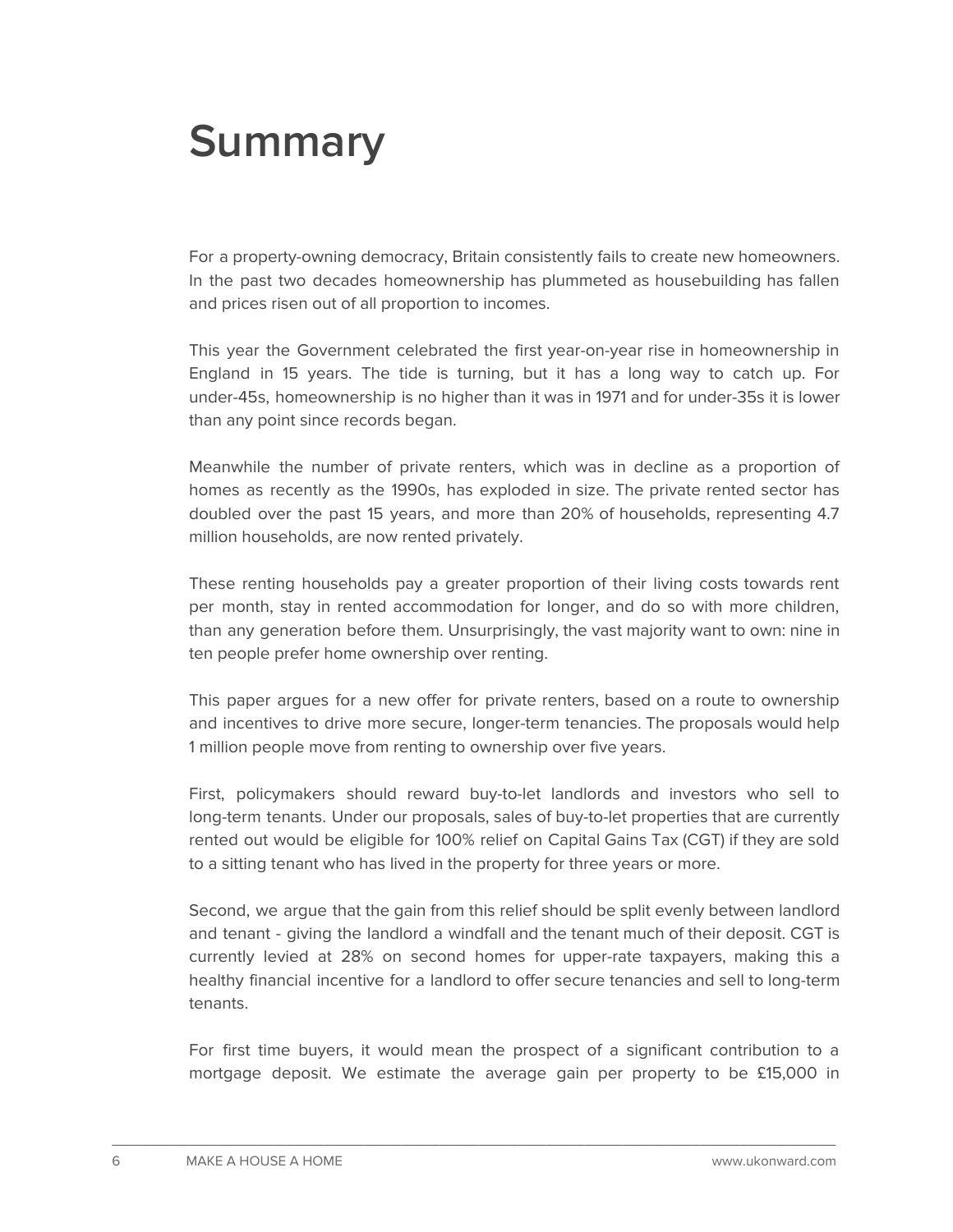England or £39,000 in London, meaning tenants could receive up to £19,500 towards a deposit in some parts of the country.

Finally, we argue that other tax reliefs available on the sale of buy-to-let properties should be tightened to pay for the policy and support responsible landlordism. These include reducing the 18-month grace period for Private Residence Relief to six months, abolishing Lettings Relief entirely, and making Wear and Tear Allowance conditional on the landlord offering long-term tenancies to tenants. We argue that these changes could be made on a grandfathered basis, for all new buy-to-let properties, if the Government wanted to avoid penalising people who have invested in property in good faith previously.

These proposals would reward landlords who offer long-term tenancies and give today's generation of private renters an opportunity for ownership, just as Right to Buy did for a previous generation of council tenants.

It is time to give private renters the chance to make their a house their home.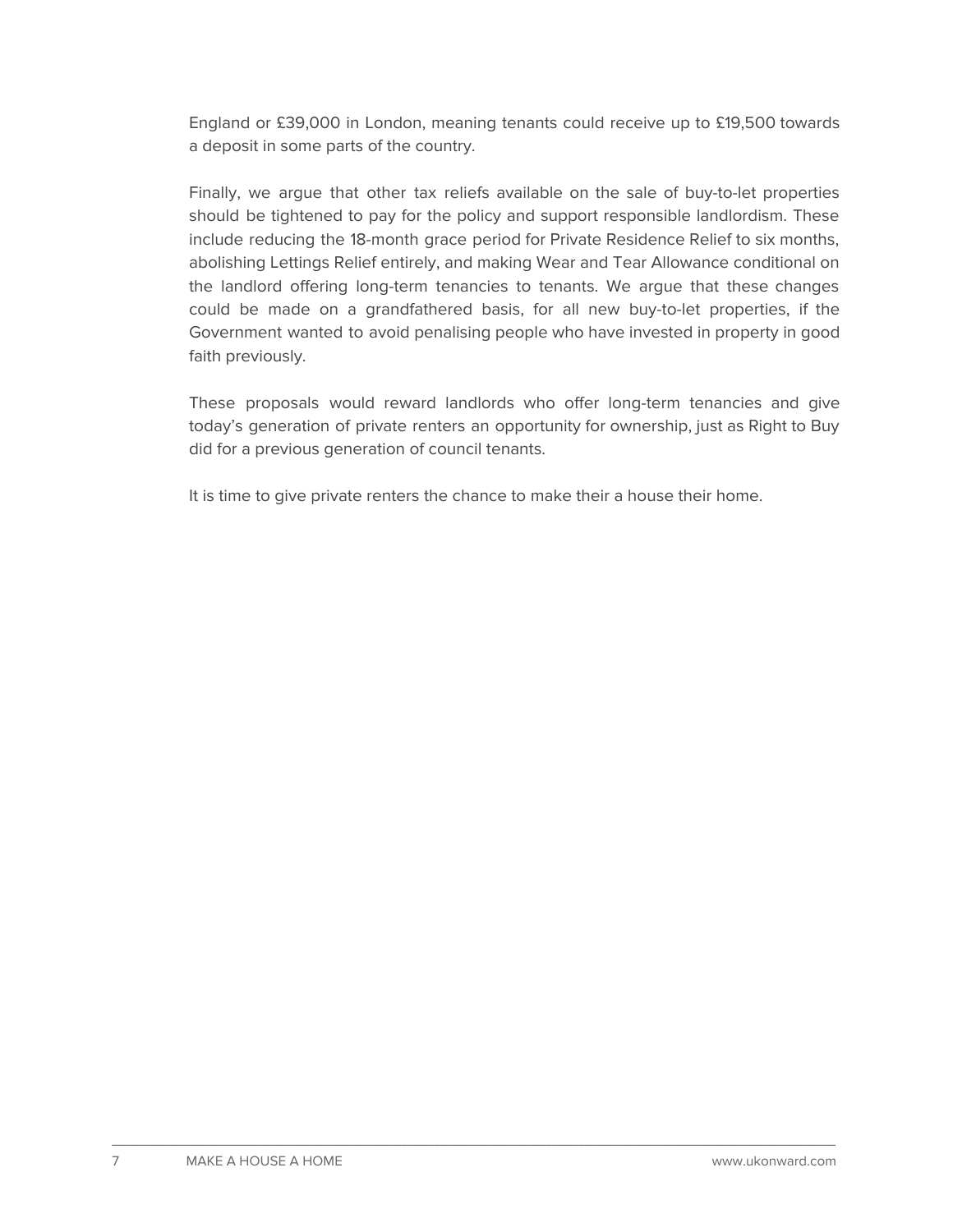## **The challenge**

England's housing market faces a number of big problems. This section details some of the main issues, especially in regard to the private rented sector.

#### **1. House prices have spiralled and homeownership has fallen as we failed to build the homes we needed**

- Over the last 40 years, real house prices have grown faster in Britain than in any other OECD country and real incomes failed to keep pace. <sup>1</sup> Studies by the ONS suggest that between 1997 and 2016, median annual earnings have increased by only 68%, whilst the median price for residential property has increased by 259%.<sup>2</sup>
- As Onward has set out previously, Britain ranked 24th out of 28 OECD members in terms of growth in the number of homes between 1990 and 2010. In 2016, only three of the 28 EU member states had lower rates of homeownership than Britain. $^3$
- Since 1970, France has built roughly twice as many new homes each year as Britain, experienced half the level of real house price growth, and benefits from half the proportion of people spending more than 40% of their income on housing. $^{\text{4}}$
- **2. More people are now renting than ever before and doing so for longer**
- The private rented sector (PRS) in England was in terminal decline for most of the 20th Century but has since grown exponentially. In 1901, 90% of housing stock was privately rented, representing 5.6 million dwellings in England. Yet by 1986, just 1.6 million dwellings or 8.7 per cent of the housing stock in England was privately rented.<sup>5</sup> Since the early 1990s and the explosion of Buy-to-Let, the PRS has experienced a renaissance.
- The private rented sector more than doubled as a proportion of all households in the last twenty years, and now accounts for a fifth of all households. In 2016-17, there were 4.7 million private rented homes in England, up from 2.1 million in 1996-97. Over the last decade, the number of privately-owned homes in England has grown by around 165,000 a year, while the number of homes in the private rented sector of around 195,000 a year. 6
- The average length of residence in the private rented sector is 3.9 years. In 2016-17, half (50%) of private renters had lived in the private rented sector for less than 5 years while 24% had been in the sector for 5-9 years and 27% for 10 or more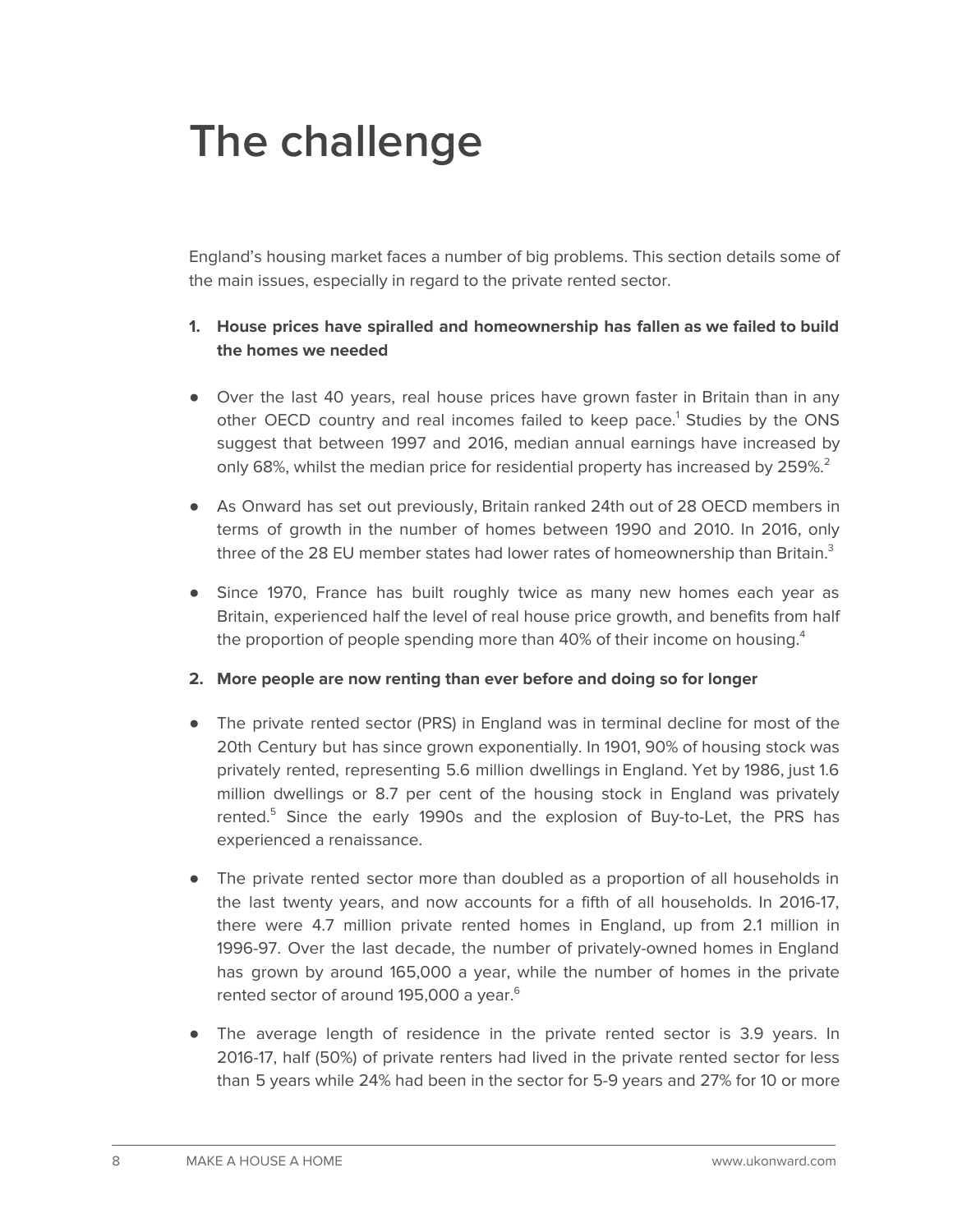years. <sup>7</sup> This compares to 79% who had rented for less than 5 years, 10.3% for 5-9 years and 7.4% for 10+ years less than ten years ago in 2008-09. $^{\text{8}}$ 

#### **3. Renting has become more expensive and less secure**

- There is a documented association between high house prices and increased rents. <sup>9</sup> Previous analysis published by Onward and conducted by the House of Commons Library suggests that from the 1960s to the early 1980s private renters spent on average around 10% of their income on rent in most of the country, and around 15% in London. Today those figures have increased to over 30% and nearly 40% respectively.<sup>10</sup>
- There is considerable variation between types of renters and in different parts of the country. An average couple in the private rented sector spends approximately half their income on rent each month.<sup>11</sup> BBC Research has shown that average rents for a one-bedroom home comprise more than 30% of a typical salary in 65% of British postcode areas. Private renters in London spend 43% of their household income on rent compared to 32% outside of London.<sup>12</sup> This is usually markedly higher than the equivalent amount that homeowners are paying in mortgage costs.
- Estimates suggest that by 2015 housing costs had essentially "wip[ed] out most if not all of the modest income gains made by the bottom 56 per cent of working age households over a 13 year period."<sup>13</sup> Last year, one third of private renters found it difficult to pay the rent and 9% were in arrears.<sup>14</sup>
- In 2014-15, 89% of private renters had an initial tenancy agreement of 12 months or less. Just 6% had tenancy agreements of more than 18 months. This is despite research that suggests that between a third and two thirds of tenants want a longer tenancy.<sup>15</sup>
- **4. The profile of private renting has changed significantly**
- Private renters are getting older. In 1996-97, 52% of private renters were aged under 35 years. This has fallen to 44% by 2016-17, driven by a huge rise in the proportion of 35-44 year olds living in the private rented sector from 16% in 1996-97 to 24% in 2016-17. Last year, there were more than three times as many 35-44 year olds renting privately than 20 years ago: an increase from 331,000 households in 1996-97 to 1.1 million in 2016-17. 16
- For certain groups within these cohorts, the shift from ownership to renting has been even more stark. Earlier this year, the Institute for Fiscal Studies revealed that for 25-34 year olds earning between £22,200 and £30,600 a year, home ownership fell to just 27% in 2016, compared to 65% in 1995/6.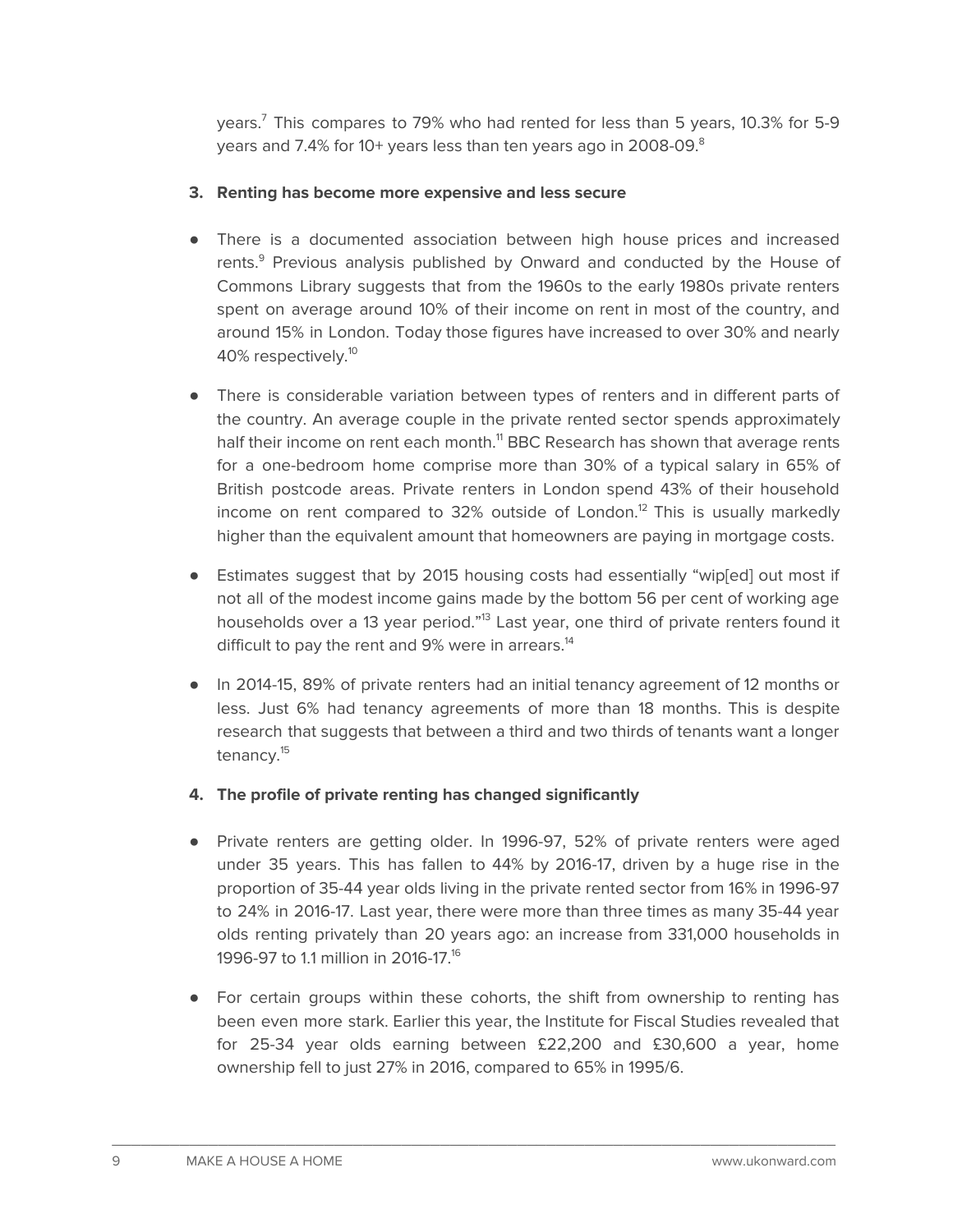- There are growing numbers of families in the private rented sector. According to the English Housing Survey, the proportion of households in the private rented sector with children increased from 34% to 38% between 2006-07 and 2016-17.17
- There has simultaneously been a significant fall in the number of young people realising the dream of homeownership. Over just the past 10 years, the proportion of all 16–34-year-olds owning their own home fell from roughly half to a third. The fall in ownership was most concentrated amongst mid-income people aged 25–34, for whom ownership rates have been slashed from 65% in 1996 to 27% in 2016. $^{\rm 18}$
- Given this, it is no surprise that a 2016 poll asking about expectations of home ownership found that 37% of respondents thought that they would never be likely to be able to own a home one day.<sup>19</sup>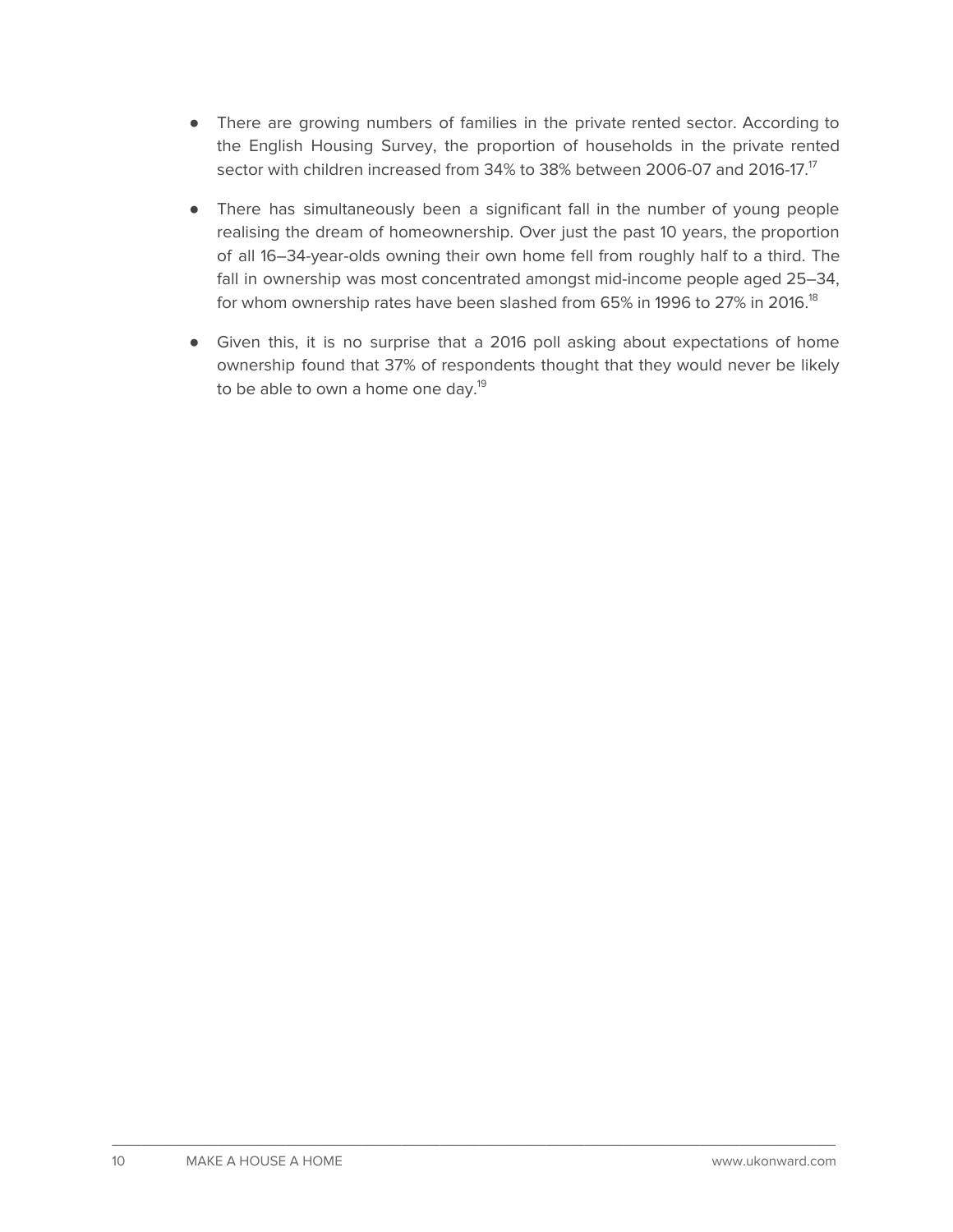### **Political implications**

The growth of the private rented sector has significant political implications.

At the 2017 General Election, turnout amongst private renters had a marked impact on the outcome, with turnout surging by 8 points among renters and 10 points among those renting in the private sector, compared with almost no change among homeowners. <sup>20</sup> At that election:

- 54% of private tenants voted Labour at the last election, a 15 point rise from 39% in 2015. 40% of mortgaged owners and 30% of outright owners voted Labour in 2017, compared to 31% and 22% respectively in 2015.
- The Conservative Party won 31% of private renters, a small rise of 3 points from 28% in 2015. The Conservative Party won 43% of mortgaged owners and 55% of outright owners in 2017, compared to 39% and 46% in 2015.

The importance of private renters at elections has been reinforced by recent political research. For example, in September 2018, Shelter conducted extensive polling in marginal constituencies, in partnership with Number Cruncher Politics. The study found that:

- Voting occupation for owner-occupiers was 52% for the Conservatives and 33% for Labour. Amongst renters these figures were reversed, with 50% voting Labour and 28% voting Conservative, a 22 point gap.<sup>21</sup>
- When asked what issues will affect their vote, housing is around 5th or 6th for most voters. However, for private renters in the top 60 marginal seats housing is in the top 3 issues – above the economy and behind only Brexit and the NHS.
- Data from the British Election Study revealed a swing from the Conservatives to Labour among private renters of 10% in 2017. This accounted for the entire 2% swing to Labour that cost the Conservatives their majority.<sup>22</sup>

This follows Onward's own research in June 2018 that found that the growth of the private rented sector was set to radically alter the composition of households by the time of the next election.<sup>23</sup> In particular:

● In 2001, there were just 18 seats in Great Britain where private renters made up more than 20% of households. By 2022, there will be an estimated 253 such seats.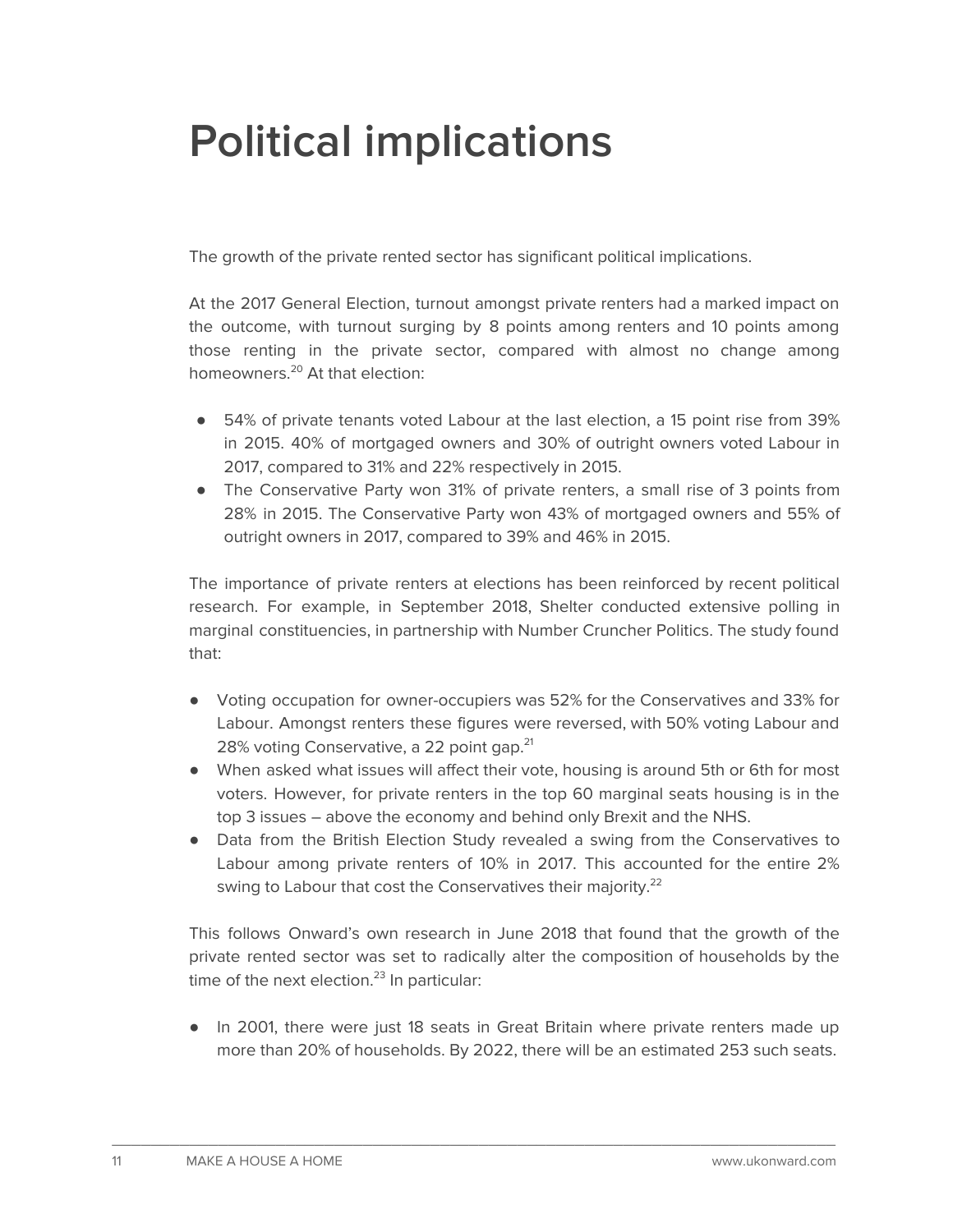- At the time of the 2001 General Election, there were 330 seats where owners comprised more than 70% of households. By the time of the next election, there will be only 88 such seats.
- The shift from homeownership to private renting is greater in marginal seats that the Conservative Party would need to gain to win a parliamentary majority than in seats the Conservatives hold.
- In the 20 most marginal Opposition-held seats, the proportion of households who were renters will have increased from 18.9% in 2017 to 21.8% in 2022. In contrast, the 20 safest Conservative-held seats held an average 13.4% of renting households in 2017, which will increase to an estimated 15.5% in 2022.

Exclusive polling for Onward by Survation alongside the study revealed that action to help with housing costs - 'reducing council tax' and 'reducing the cost of mortgages and rents' - were the top two political priorities for 25-34 year olds, the group which swung away from Conservatives in the largest numbers in 2017.

It is clear that winning a significant proportion of private renters, all parties will struggle to construct a significant majority in the next General Election.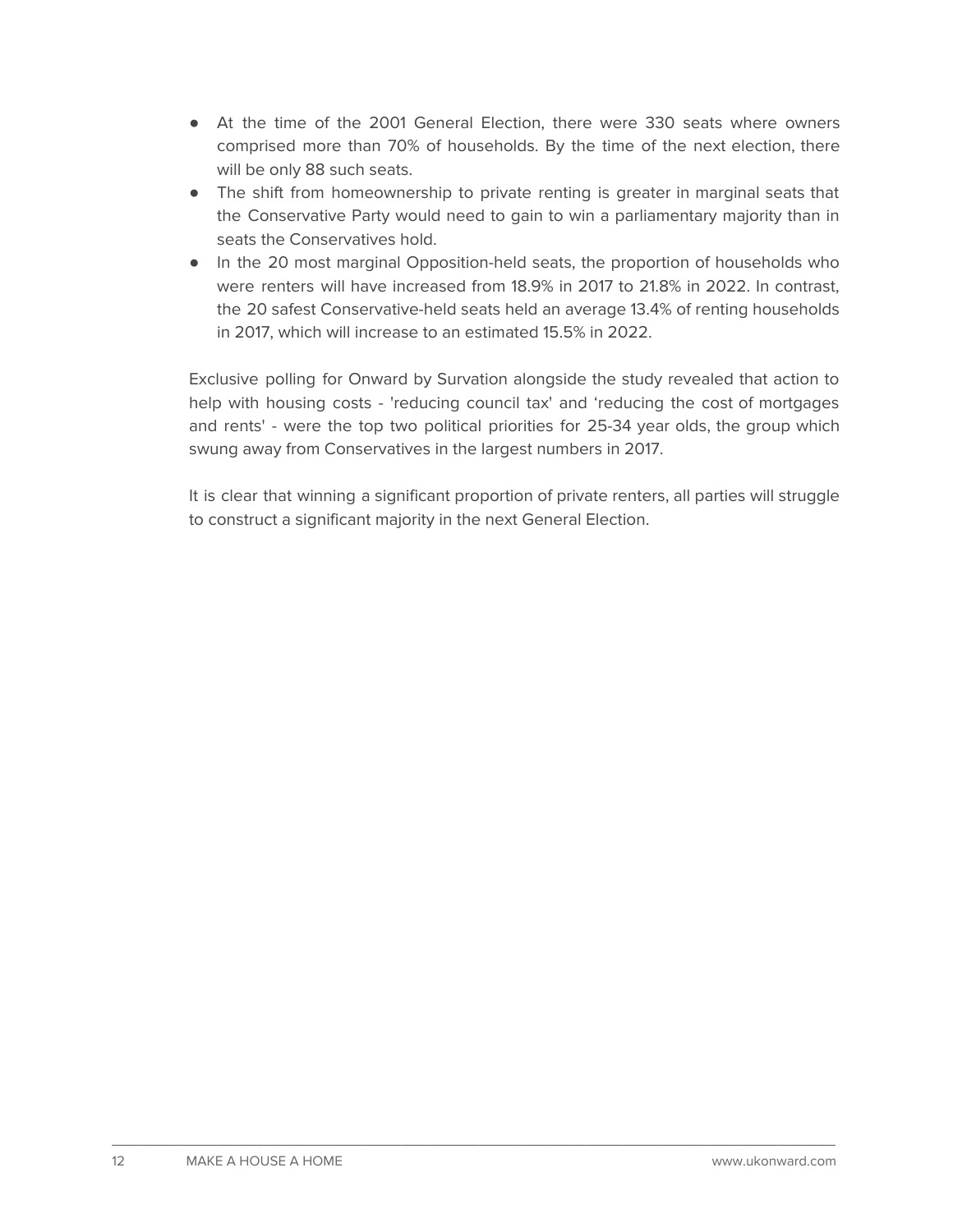### A new offer for private renters

This section outlines a package of measures intended to address the challenges outlined earlier in this report and to give more private renters a chance to own their own home. We do so by outlining a new pathway for renters to purchase the home that they have lived in for a long time, by reducing up-front costs and incentivising landlords and buy-to-let investors to sell to sitting tenants.

In doing so, we also respond to the recent Ministry of Housing, Communities and Local Government consultation, Overcoming the Barriers to Longer Tenancies in the Private Rented Sector, which set out proposals for encouraging greater longer-term tenancies, and thus more security and stability, for private renters.

#### **A new Chance to Buy for long-term private renters**

Onward has previously noted that the most significant subsidy for homeownership is capital gains tax relief on principal private dwellings. <sup>24</sup> The vast majority of this goes towards the zero rating on individuals' principal dwelling, protecting them from any capital gains liability on their main residence.

However, the complex system of reliefs available means that the subsidy is poorly targeted and people who let out additional homes are able to significantly reduce their capital gains tax liability on those properties.

We believe there is a strong case for reforming these reliefs to both reward existing landlords who sell to existing tenants and to encourage the use of long-term secure tenancies and to give long-term renters a chance to buy their own home. This would also likely lead to significant divestment of additional homes, at once reducing the size of the private rented sector and increasing home ownership.

To achieve this, we propose a number of changes to tax reliefs on the sale of Buy-to-Let properties, which together would create a new Chance to Buy for private renters:

**Recommendation 1:** The Government should introduce a 50% capital gains tax exemption, or 'Landlord Sales Relief', on existing rental properties that are sold to a tenants who have lived in a property for 3 or more years continuously. This would encourage landlords to offer long-term tenancies and sell to sitting tenants.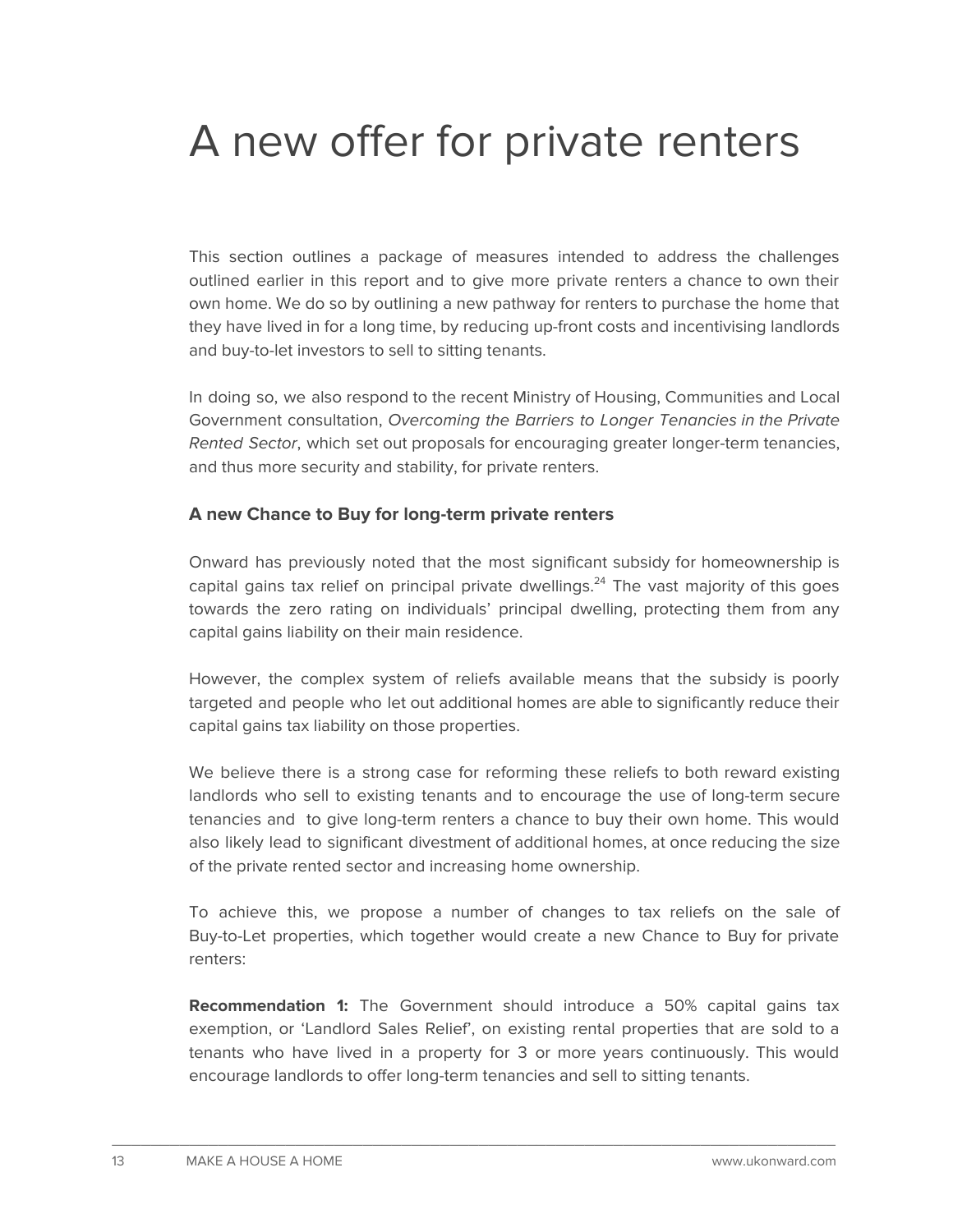**Recommendation 2:** HMRC should offer any tenant buying a property in which they have lived continuously for 3 or more years a 'Long-Term Tenants Credit' equivalent to the remaining 50% of Capital Gains Tax relief on that property. This would operate as a contribution towards the deposit they require to secure a mortgage on the property.

These changes are intended to both provide an incentive for the landlord to sell the property and to give the tenant the realistic opportunity to purchase it. It would thus operate in a similar way as the original Right to Buy policy, where purchasing council tenants enjoyed a discounted asking price to help them to buy their council home.

In order to reduce the ability for investors to game the relief, the policy would only apply to properties that are currently rented out. This would prevent landlords from simply flipping additional properties or investors buying additional properties to benefit from this tax relief in 3 years' time. To further encourage longer tenancies and landlord divestment, the Government could consider extending the relief to any landlords selling to long-term tenants of any property, not merely those currently resident in the landlords property. This would extend the scope of the policy.

#### **Savings for landlords and tenants**

These changes would result in significant savings for participating landlords and a significant contribution towards a deposit for tenants. Our modelling suggests that:

- In England, an average landlord selling under the scheme could expect to benefit from Landlord Sales Relief worth an estimated £7,500. This rises to £19,500 in London, as set out below.
- The average tenant would set to benefit by up to £7,500 towards their deposit for a mortgage, providing significant help towards their first home. This rises to £19,500 in London, as set out below.

In practice, the set of incentives and effects would vary with the CGT liability, and therefore with factors such as how long the landlord has owned the house, the rate of house price growth, and the overall value of the property. This means that incentives will be higher in areas with higher house prices, or where the landlord has held the property for longer and therefore seen a larger increase in value over time. For example, our modelling suggests that the average deposit contribution per buyer in London would be closer to £19,500.

If the Government wanted to deliver a larger degree of uniformity in the credit being offered to buyers, it could pool these sums and providing an average credit to each recipient. In either case, we estimate that this relief would amount to a total subsidy of £0.66 billion each to landlords and tenants per year.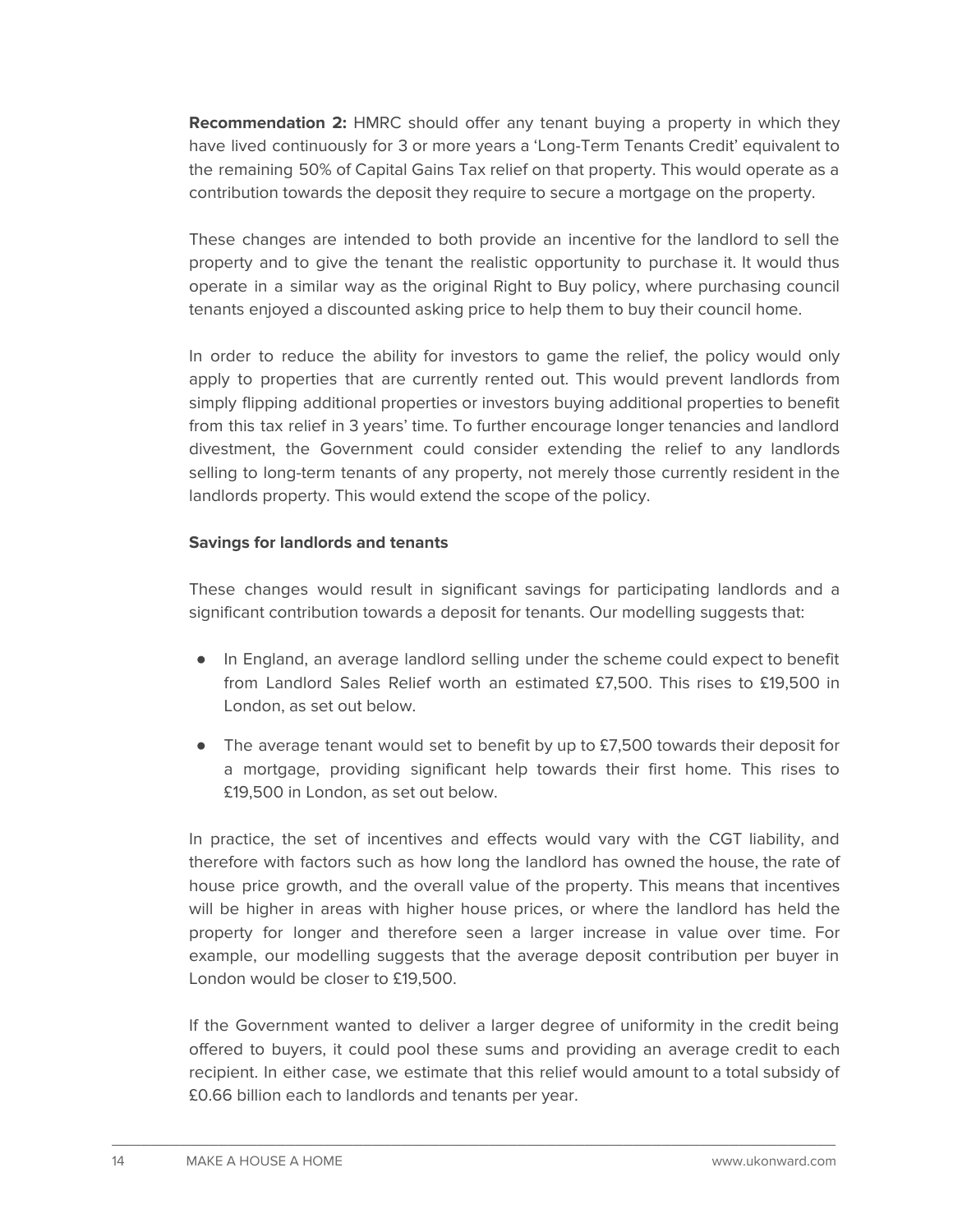We anticipate that the incentives for landlords arising from this set of policies would be twofold:

- For landlords considering selling properties regardless of the policy environment, it would provide an incentive to prioritise existing tenants, increasing their stability and reducing the chance that they will lose their home due to it changing hands;
- For landlords holding one or more properties primarily as an asset, it provides a useful 'exit strategy' whereby they can minimise their CGT obligations by selling to an eligible tenant. This provides a material incentive for them to provide long-term and stable tenancies in the short-to-medium term, and to later sell the property so as to subsequently avoid the larger CGT bill.

There will of course be a large group of landlords and tenants for whom this policy is not suitable for. We have assumed sales volumes broadly consistent with turnover in the UK property market as a whole (4.7%), and for those individuals the incentives would remain broadly unchanged. We recognise that, on the margins, the increased CGT liability as a result of our reforms to Lettings Relief and the assumed PRR period would increase the incentives for accidental or casual landlords to exit the market, instead transferring ownership to those who live in the property itself.

For tenants, the incentives are clear. Those who would perhaps not be able to move from rental to ownership will now have an increased ability to do so, with a small but meaningful contribution to their deposit, and an incentive for their landlord to work with them on their journey to home ownership.

#### **Number of households affected and costings of policy changes**

We estimate that at present some 1.9 million households would be eligible for these new reliefs, with around 88,000 households benefiting each year, based on current rates of churn and expected take-up.

Accounting for multi-person households, this would mean around 197,000 people per year would benefit from this offer and move from renting into ownership. Over 5 years, nearly 1 million households would benefit.

We estimate that the cost of this exemption against the new CGT baseline would be approximately £1.32 billion per year in total.

#### **Reducing wider tax reliefs on CGT to support homeownership**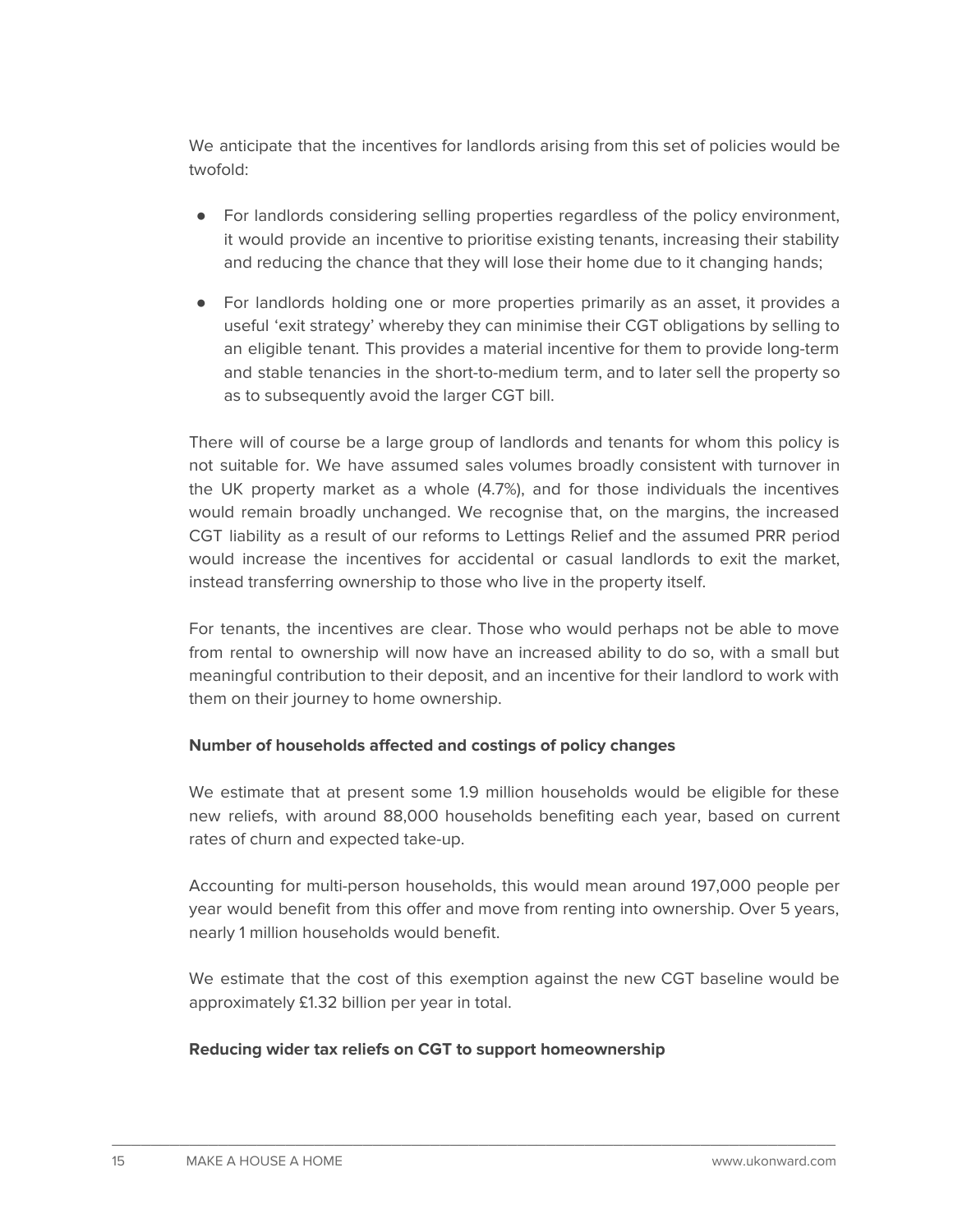In order to ensure landlords are effectively incentivised, however, it is necessary to reform wider tax reliefs for second home buyers. At present, Capital Gains Tax is currently a relatively weak lever given the significant exemptions that already exist for landlords to avoid paying it upon property sales. The section below sets out how these operate, enabling additional homeowners to reduce their capital gains liability.

 $\_$  , and the set of the set of the set of the set of the set of the set of the set of the set of the set of the set of the set of the set of the set of the set of the set of the set of the set of the set of the set of th

#### **How CGT on rented property works 25**

Capital gains do not apply to people's primary residence if they have lived in it as their main home for all the time they have owned it. To simplify slightly, if you have rented out a property you own, you pay Capital Gains Tax on the difference between how much you paid for it and how much you sell it for, minus the cost of improvements you have made to it, minus the Stamp Duty and professional fees involved in buying and selling it, and minus Private Residence Relief.

Private Residence Relief reduces the chargeable gain which applies to landlords for:

- the years it was their main home
- $\bullet$  the last 18 months you owned the home even if was not your main home and the first 12 months if the house was being renovated.

You can then claim Letting Relief. You get the lowest of the following:

- the same amount you got in Private Residence Relief
- £40,000
- the same amount as the chargeable gain you made from letting your home

Clearly it is reasonable that if you live in a house, you should get relief as other owner-occupiers do, even if you later let it out.

But the effect of these reliefs is that landlords will also receive at least 18 months' worth of Capital Gains Tax free and at least a further £40,000 of gains tax-free. Other capital gains do not enjoy these reliefs.

This is on top of the £11,850 Annual Exempt Amount which each partner in a couple is entitled to. Some people also then reduce the burden further by using a pension contribution or investment vehicle.

 $\_$  , and the set of the set of the set of the set of the set of the set of the set of the set of the set of the set of the set of the set of the set of the set of the set of the set of the set of the set of the set of th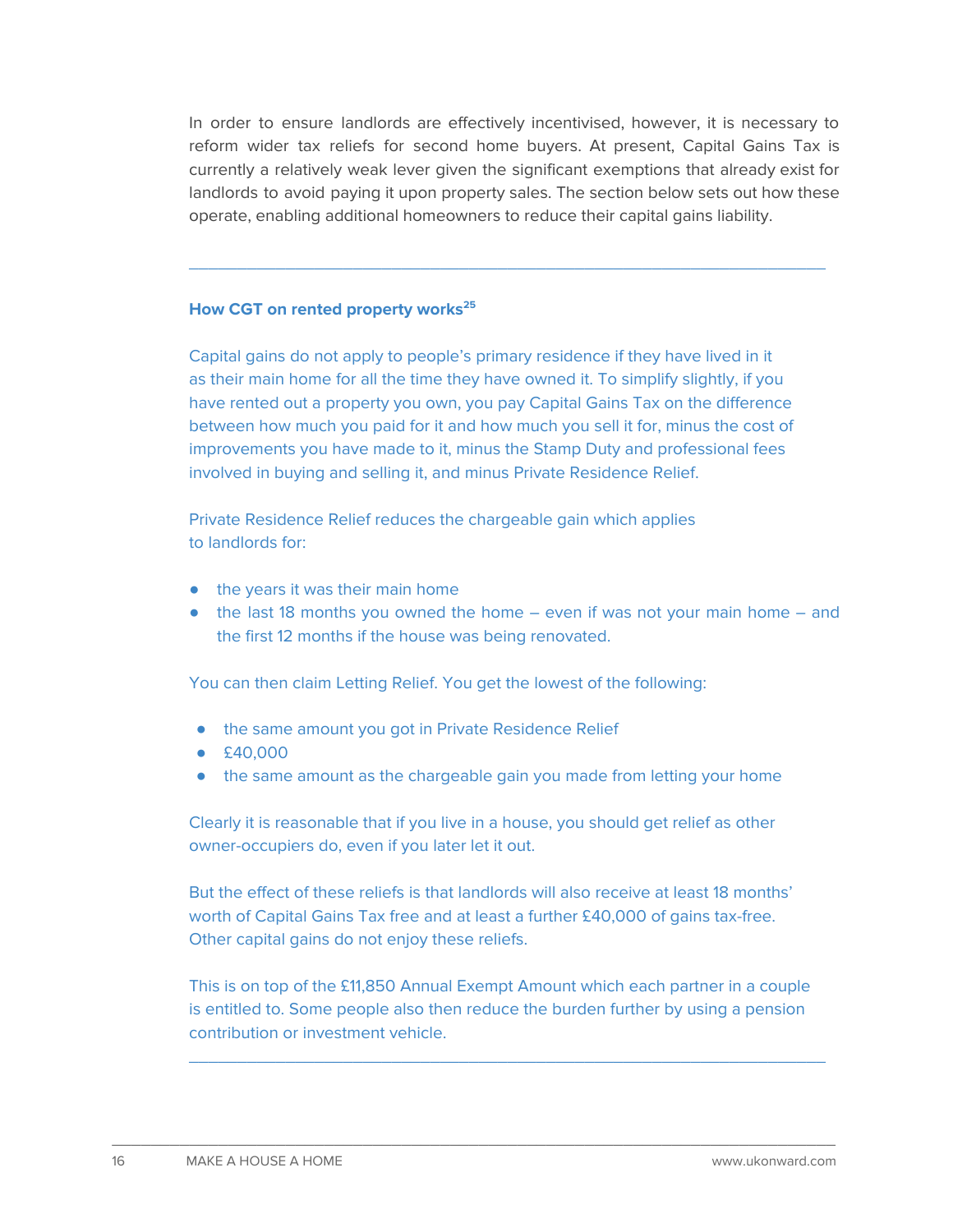While the Treasury does not publish figures, it is likely that many landlords pay little or no CGT at all when they sell a second home.

After accounting for the proportion of CGT raised by financial transactions and other elements, approximately £2-2.2 billion per year is raised by CGT on property. In total, exemptions for CGT, including for the main residential home, are worth approximately £27.8bn per year, the single highest source of tax relief in the UK. $^{26}$  It is not clear how much of this is being lost by exemptions for second homes, but estimates suggest that CGT is raising about a third of what it should, given rates of owner occupation in the  $UK.<sup>27</sup>$ 

It is illustrative to use an example. Take a household of upper-rate taxpayers who own a second home which has appreciated in value by  $£120,000$  over the course of eight years and which they resided in for the first two years. Their residence in the home would entitle them to relief on £30,000 of their gains and the final 18 months would count for an additional £22,500 of relief.

In addition, letting it out would entitle them to approximately £40,000 of Lettings Relief each, in addition to their personal annual exempt amounts. As such, they would be able to exempt themselves entirely from CGT for that property. Even with one owner, the liability would only be a few thousand pounds, assuming that there had been no transaction costs for the purchase or sale of the property.

These exemptions do little to drive long-term tenancies at present, and significantly affect the Exchequer's CGT baseline. As such, we propose a number of further changes to Capital Gains Tax reliefs on second homes, to reduce the CGT advantage on residential investment and to finance the costs of the policies set out above. These include:

**Recommendation:** Reducing in the number of months that Private Residence Relief is automatically claimed for the last period of ownership from 18 months to 6 months; and

**Recommendation:** Abolishing Lettings Relief of up to £40,000 entirely.

These changes could be made on a grandfathered basis, i.e. for all new buy-to-let properties, rather than for existing additional homes, if the Government wanted to reduce the impact on buy-to-let investors who had invested in good faith under the existing tax regime. This would delay the receipt of the tax take for the Exchequer.

This would substantially increase the CGT liability that landlords face upon the sale of the property. However the introduction of Landlord Sales Relief would provide them the opportunity to reduce this, either by selling to a long-term tenant, or by offering long-term tenancies with a view to doing so at a later date. As such, it would provide an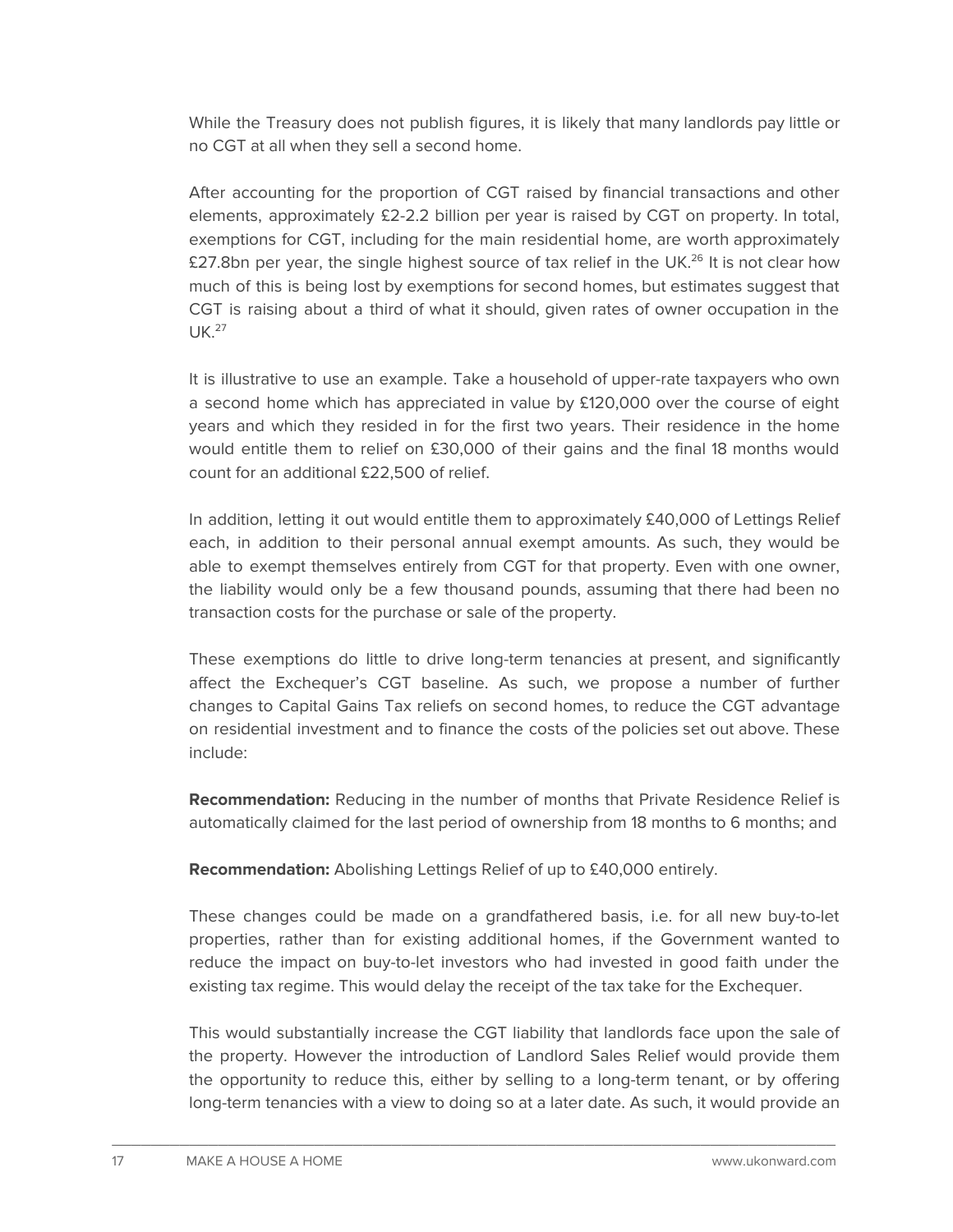option for a landlord to pursue an exit strategy that exempted them from 50% of their CGT liability, saving them thousands of pounds.

If these incentives were insufficient, policymakers might consider further linking tax reliefs to longer-term secure tenancies. For example, Wear and Tear Allowance could be made conditional on the property being offered with a long-term tenancy of 3 years or more. This could be introduced alongside or instead of wider regulation to mandate landlords to introduce tenancies of 3 or more years, which the Government is currently considering following consultation.

#### **Number of households affected and costings of policy changes**

As explored above, we estimate that 1.9 million properties would be eligible for the relief, and 88,000 would take up the scheme each year on average.

The total cost of the relief being offered would be £1.32 billion per year. Over a five year period, this would be nearly offset by the reforms to Lettings Relief and PRR, which would improve the CGT baseline by an estimated £1.12 billion per year, meaning that the total net cost of the policy would be £0.20 billion per year, or £0.98 billion over five years. Each of the components of the policy, and their relative costs, are explored below.

As part of investigating options to incentivise owners to sell to long-term renters, we have investigated and modelled CGT sums paid by different owners. We believe that the level of existing CGT exemptions is larger than can be reasonably justified, and that they are also open to abuse - for example through a landlord temporarily designating a property as their main residence in order to qualify for relief in the future.

Our modelling, based on conservative assumptions of the number of households affected, suggests that:

- Due to the generosity of reliefs currently available, the majority of buy-to-let property owners pay very little Capital Gains Tax, with the exception of properties in London or the surrounding areas, or properties that are substantially more expensive than the regional average for a first-time-buyer.
- HMRC is likely to be substantially under-collecting CGT, relative to what could be collected if some of the key exemptions were removed.

We estimate that the costs associated each policy would be as follows:

\_\_\_\_\_\_\_\_\_\_\_\_\_\_\_\_\_\_\_\_\_\_\_\_\_\_\_\_\_\_\_\_\_\_\_\_\_\_\_\_\_\_\_\_\_\_\_\_\_\_\_\_\_\_\_\_\_\_\_\_\_\_\_\_\_\_\_\_\_\_\_\_\_\_\_

● Reducing the 18-month relief period for Private Residence Relief to 6 months would raise £0.55 billion each year for the Exchequer.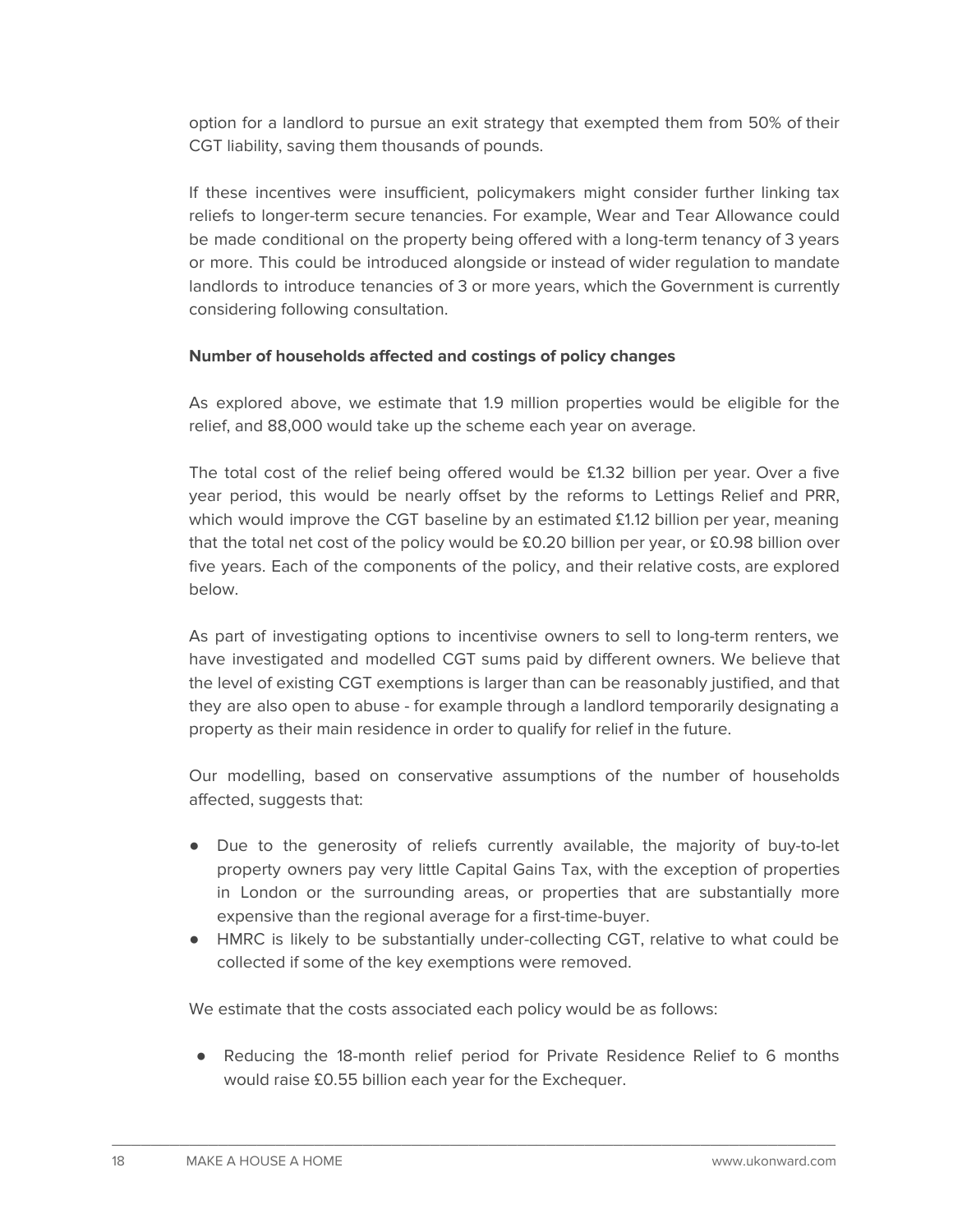- Abolishing Lettings Relief entirely would raise £0.74 billion each year for the Exchequer.
- However, some of the reduced exemptions would mean a greater amount of the annual exempt allowance being used, reducing the tax take by £0.17 billion in total.

In total we estimate that this would result in approximately £1.12 billion more Capital Gains Tax being collected each year. It would also substantially increase the CGT liability landlords would face, providing further incentives to engage in policies and programmes that reduce their CGT burden. Accounting for the costs of the policy offer outlines above, the net cost per household to the Treasury would be approximately £2,200.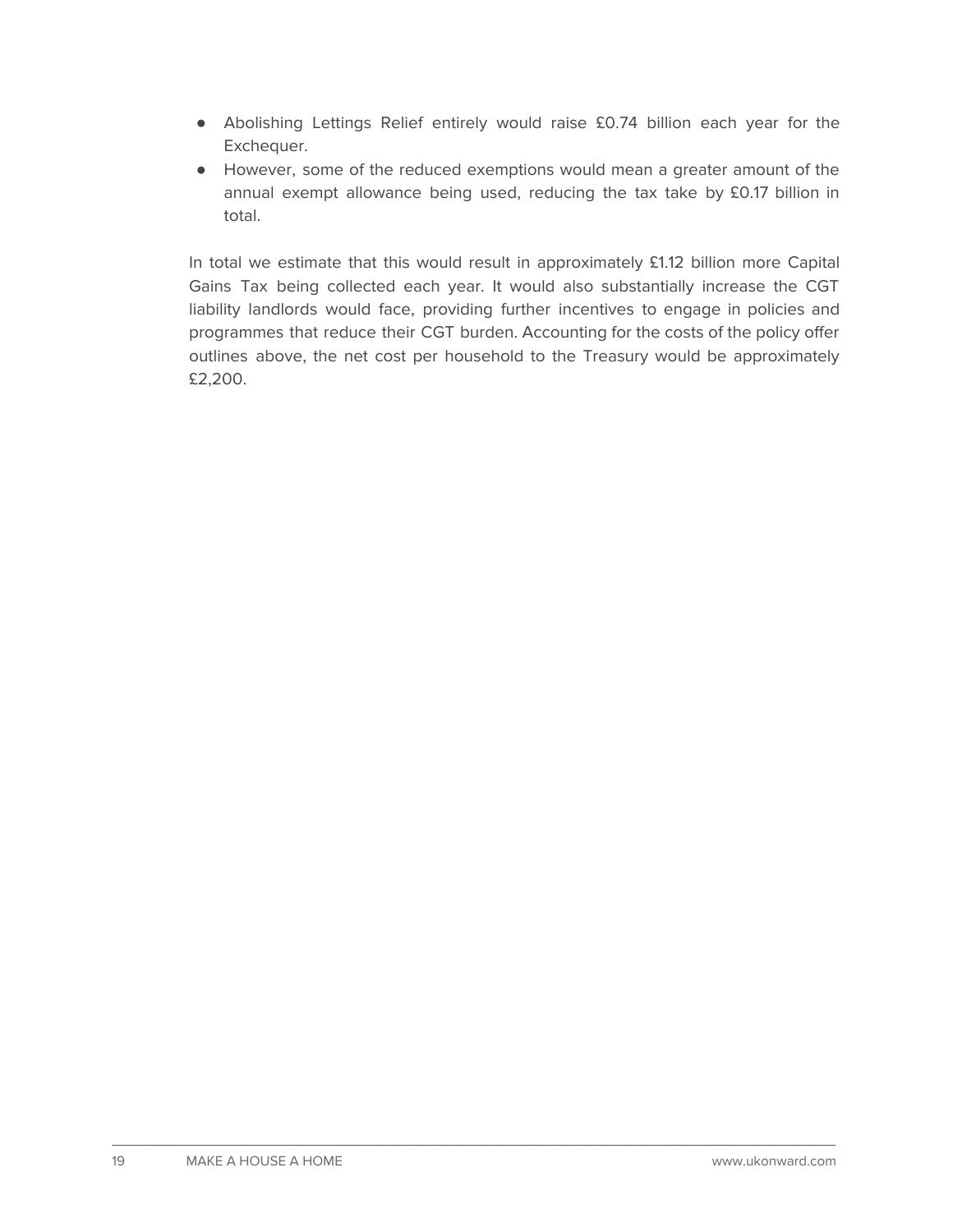### **Conclusion**

The Government has made reform of the private rented sector a high priority.

The measures in the Housing White Paper mean that the majority of tenants in the build to rent sector are now being offered a minimum of three years. However for those who rent with private landlords, who make up nearly 90% of the market, this is not an option.

One way to achieve greater security of tenure is to introduce longer tenancies by regulation. Another, not mutually exclusive, way of achieving a similar aim would be to stack the incentives for landlords in favour of greater security of tenure for private renters.

In this way, the proposals in this report would not just help a million private renters into homeownership in five years, they would encourage millions of private landlords to offer longer term tenancies in order to take advantage of the tax benefits, in doing so helping the sector as a whole.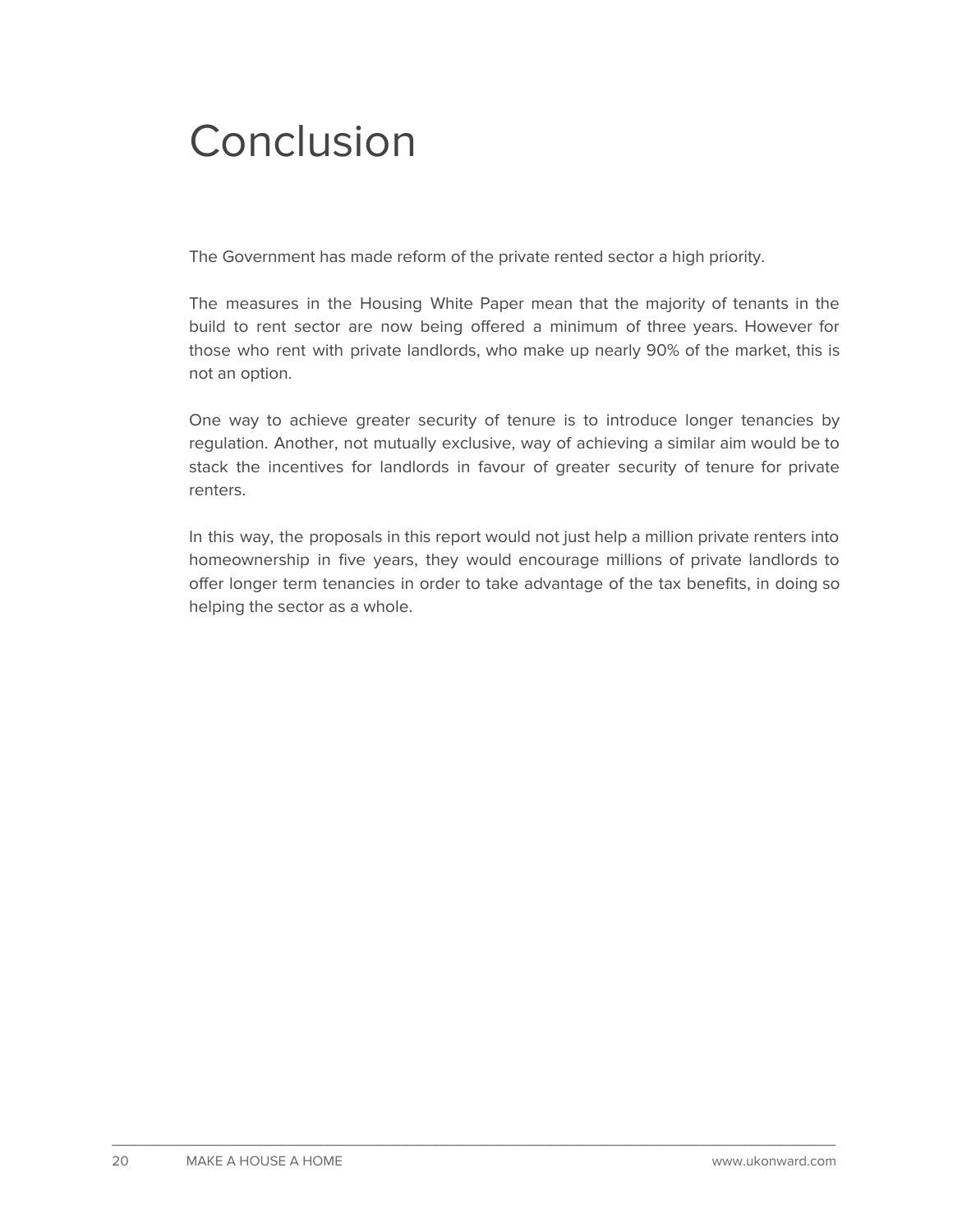### Methodology

Data on Capital Gains Tax collected from property is limited – and consists mainly broad estimates on the proportion of the overall CGT take that can be attributed to property sales, rather than more detailed data on the source of the revenue or what is driving CGT patterns.

To address this data gap and to estimate the effects of our policy suggestions, we have modelled the estimated impacts using a set of assumptions drawn from a variety of Governmental datasets. Where possible we informed this approach with discussions with the ONS statisticians maintaining datasets, and others. The assumptions and model structures are summarised below.

To estimate the number of households that might be eligible for the program we drew on data from the Labour Force Survey (LFS) to determine how many households in each region had both lived in the same address for more than three years and were private renters. We then used transactions data from the Office for National Statistics to estimate the proportion of those properties that would be sold in a given year, and therefore subject to CGT.

The amount of CGT paid depends heavily on the duration of ownership, as property values tend to appreciate over time. To account for this, we used data from the Council of Mortgage Lenders on the amount of time that landlords had held their properties. The initial data was banded, and to provide more granular assumptions we used this set of figures to estimate a distribution of how long homes were owned for, and then applied it across our estimate of eligible properties.

Initial house sales prices were taken from land registry data on average prices paid by first-time buyers, as was variable regional house price growth, which was drawn from the land registry house price index. To account for the fact that prices are not uniform within a region, we allocated five categories of house prices, estimating that within a region, 15% of houses would be at 45% of the regional average, 27% would be at 70% of the average price, 25% would be at the average price, 26% would be at 140% of the average price, and 7% would be at 280% of the average price. This corresponded with rough distributions of land registry data, and allowed us to account for variation within regions without adding a misleading level of complexity to the model.

Having calculated an approximate sales price, we used the combination of house price index data to estimate the original purchase price. Combined, these inputs allowed us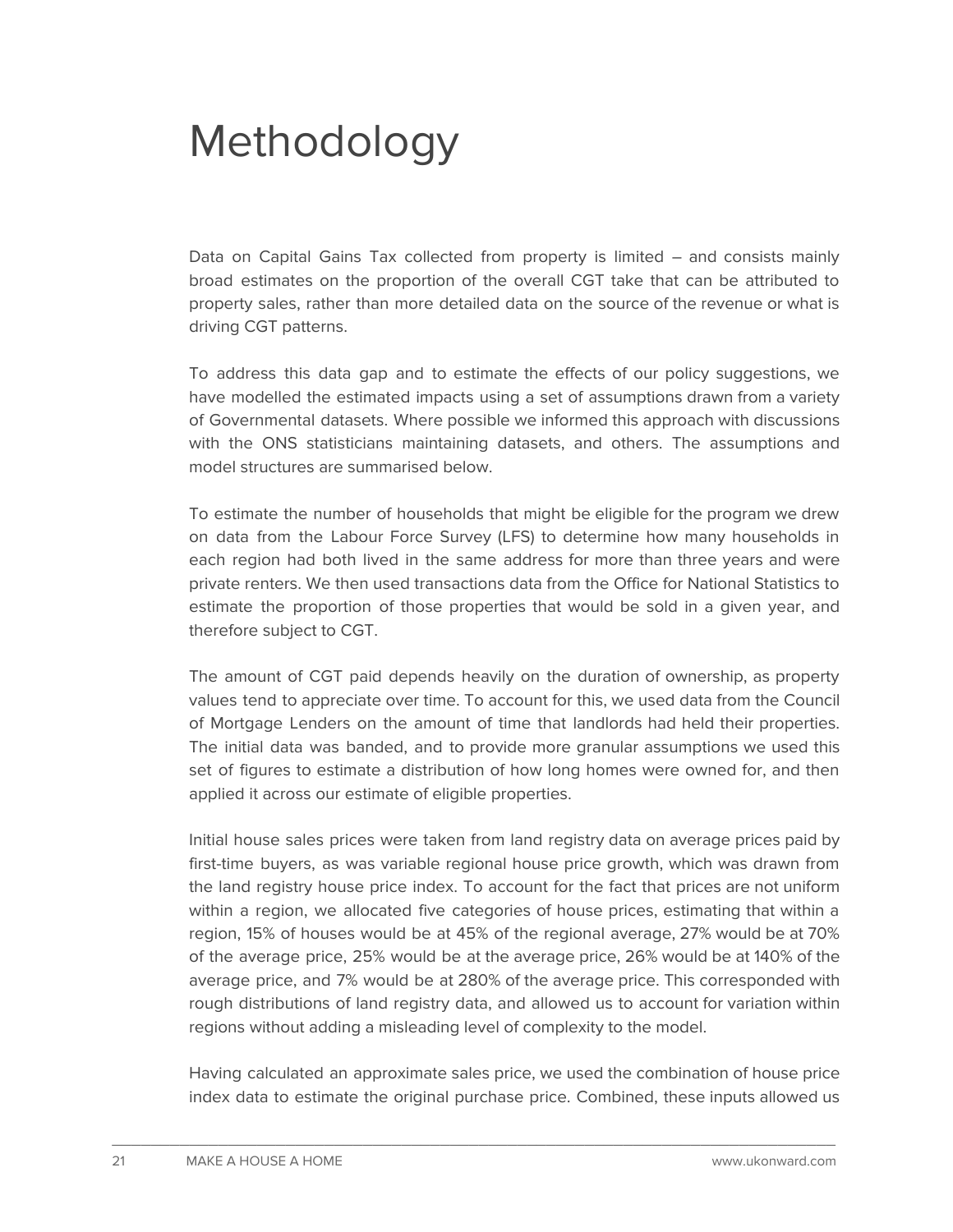to model the expected capital gains for a given house within the period. Prior to this, we also made deductions to account for sale and purchase costs (assumed as 1.0% of the total sales price) and improvement costs (estimated as 0.5% per year the property was owned). This gave an estimated CGT liability before exemptions were accounted for.

To estimate exemptions under the PRR, we applied the minimum 18 month figure, making the assumption that the properties had at some point been designated as a main residence, but otherwise underestimating the total level of PRR. This approach was also applied to the lettings relief, where the low level of assumed PRR relief meant the estimated relief was often under the £40,000 limit that might have otherwise applied. In both cases, this reflected a desire to be conservative and to overestimate the amount of CGT collected, such that any bias in the results would overestimate rather than underestimate the policy costs. The same logic dictated that we only applied lettings relief for one person – making the implicit assumption that landlords were the sole property owners, whereas in reality couples can often apply twice the lettings relief and annual exempt allowance.

Having calculated this total liability and applied the annual exempt allowance, we then applied the upper-rate threshold (28%) to the figure to estimate per-property CGT, and to then apply this to the proportion of properties that we estimated were sold in a given year. This set of figures yielded our baseline assumptions, including that there was an estimated CGT take from the properties we were considering of approximately £0.87 billion per year. To gain an understanding of how this might apply to the overall CGT take on property, we scaled these figures up proportionately to the estimated total £2.2 billion CGT take.

To estimate costs of our policy package we then looked at two sets of figures. First, we examined the total change in the baseline that would result from a given change in policy – looking at the total amount of CGT that would be raised or lost if the overall take changed proportionally after the abolition of lettings relief and reduction in the assumed PRR exemption. Second, we examined the extent to which the total CGT take for the group in question would vary. This was intended to permit us an understanding of both how the overall CGT take would change, and then the effect that this new baseline would have on the overall costs of exempting the properties from CGT. For further information or more detailed figures please contact the authors.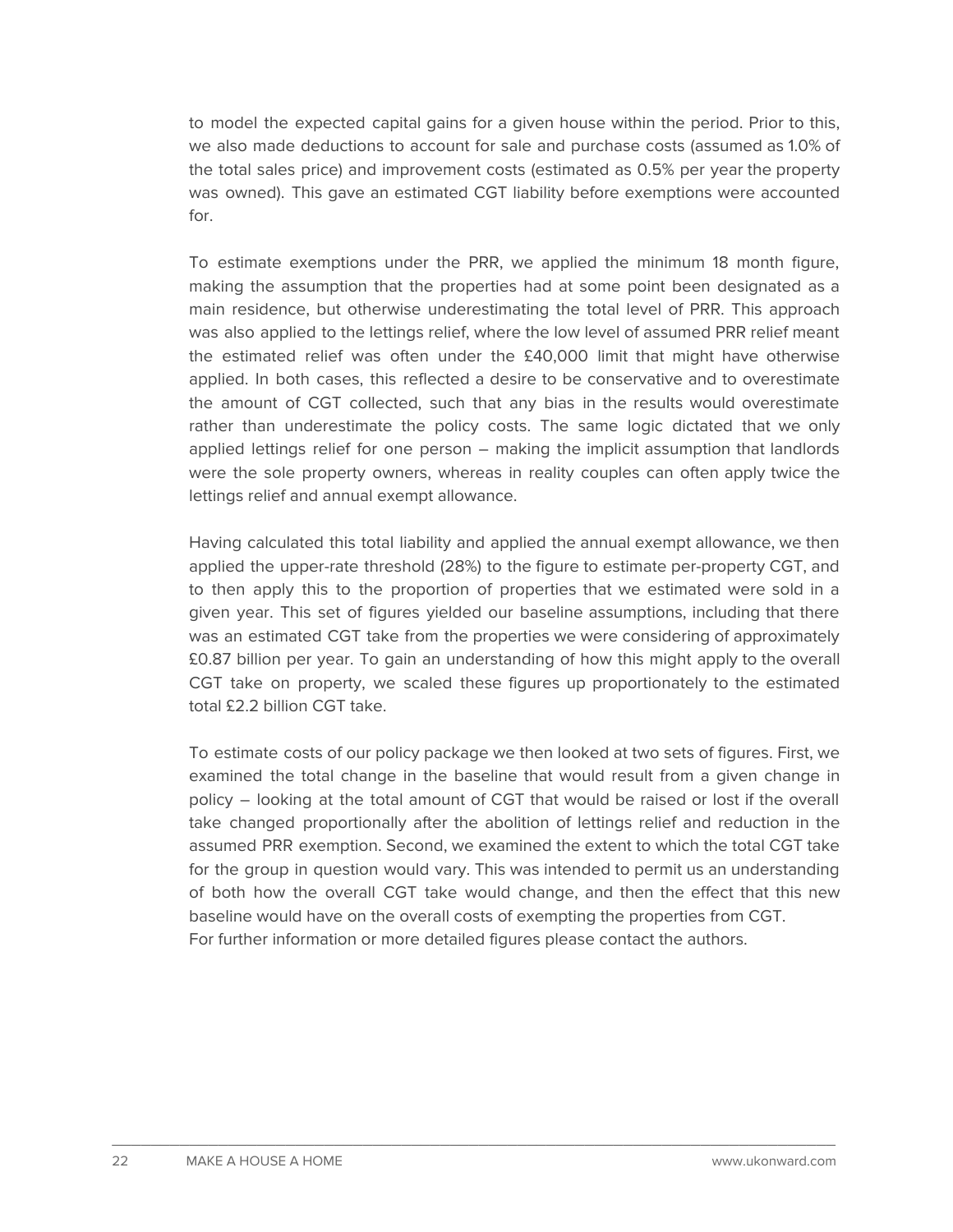### **References**

1. Hilber. C, 'UK Housing and Planning Policies: The evidence from economic research', Centre for Economic Performance/London School of Economics, 2015

2. Henretty. N, 'Housing affordability in England and Wales: 2016', Office for National Statistics, 2017

3. O'Brien. N, Green Pleasant and Affordable: Why we need a new approach to supply and demand to solve Britain's housing problem, Onward, 2018.

4. Ibid.

5. Rhodes. D, The Fall and Rise of the Private Rented Sector, Built Environment, vol 41, no. 2. 2015.

6. Ministry for Housing, Communities and Local Government, English Housing Survey, 2016-17 7. Ibid.

8. Ministry for Housing, Communities and Local Government, English Housing Survey, 2008-09.

9. Gallin. J, 'The Long-Run Relationship between House Prices and Rents', Federal Reserve Board - Finance and Economics Discussion Series, 2004

10. O'Brien. N, Green Pleasant and Affordable: Why we need a new approach to supply and demand to solve Britain's housing problem, Onward, 2018.

11. Department for Communities and Local Government, 'Fixing our broken housing market', DCLG, 2017

12. Ministry for Housing, Communities and Local Government, *English Housing Survey*, 2016-17

13. Clarke. S, Corlett. A, & Judge. L, 'The housing headwind - The impact of rising housing costs on UK living standards', Resolution Foundation, 2016

14. Ministry for Housing, Communities and Local Government, English Housing Survey, 2016-17

15. Citizens Advice, A State of Disrepair, 2017; Shelter, Yougov Panel Survey, 2015.

16. Ministry for Housing, Communities and Local Government, *English Housing Survey*, 2016-17 17. Ibid.

18. O'Brien. N, Green Pleasant and Affordable: Why we need a new approach to supply and demand to solve Britain's housing problem, Onward, 2018.

19. Guardian/Opinium:

<https://www.theguardian.com/cities/2016/apr/30/housing-crisis-poll-city-country-split-blame>

20. https://capx.co/the-tories-fave-eviction-from-office-unless-they-help-generation-rent/

21. <https://www.ncpolitics.uk/wp-content/uploads/2018/09/shelter-housing-marginals.pdf>

22. https://capx.co/the-tories-fave-eviction-from-office-unless-they-help-generation-rent/

23. Onward, Impact of changing tenure mix on parliamentary seats, 2018.

24. O'Brien. N, Green Pleasant and Affordable: Why we need a new approach to supply and demand to solve Britain's housing problem, Onward, 2018.

25. Ibid.

26.

https://assets.publishing.service.gov.uk/government/uploads/system/uploads/attachment\_data/f ile/737597/Dec\_17\_Main\_Reliefs\_Final.pdf

27. O'Brien. N, Green Pleasant and Affordable: Why we need a new approach to supply and demand to solve Britain's housing problem, Onward, 2018.